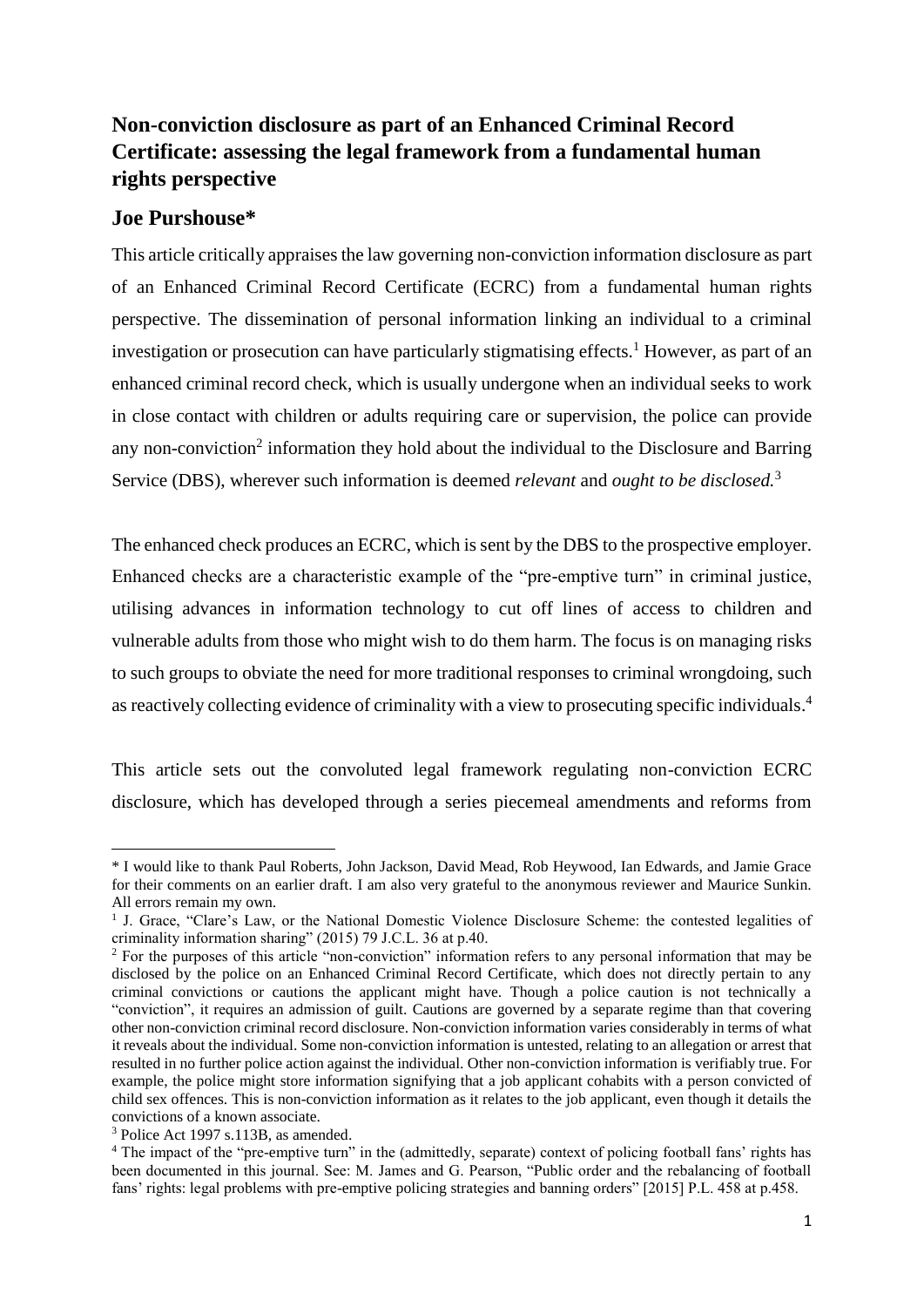successive governments since the mid-1990s. The disclosure of such non-conviction information as part of an ECRC has been challenged on numerous occasions on the grounds that such disclosure violates the right to respect for private life under art.8 of the European Convention on Human Rights (ECHR) and, occasionally, on the basis that it violates the right to be presumed innocent under art.6 ECHR. However, there has been little academic scrutiny paid to the legal framework regulating such disclosure, or the reasoning of decision makers who face the unenviable task of balancing legitimate human rights considerations against crime prevention and public safety interests in this context. Drawing on philosophical and criminal procedure scholarship, I argue that these decision makers have not adequately grasped the extent to which overly cautious disclosure can have a detrimental impact, not only on the individual job applicant, but also on society.

The analysis is structured in five parts. The first two parts set out the legal framework regulating non-conviction ECRC disclosure in all its complexity, providing a narrative history of the successive legal challenges and desultory reforms to the ECRC disclosure framework. The next two parts form the bulk of the analysis. Here, the law is critiqued from a fundamental human rights perspective. In particular, this analysis suggests that non-conviction disclosure is, in wider circumstances than are currently acknowledged, an affront to the presumption of innocence under art.6(2) ECHR. Moreover, even where disclosure is not an affront to the presumption of innocence, the current approach of domestic lawmakers fails to recognise the full extent of the impact that non-conviction disclosure has on the privacy rights of job applicants, and the broader social benefits that might flow from *not* disclosing non-conviction information. Finally, a proposal for law reform, which would address the failings of the current system, is suggested.

### *The Development of the Law*

The DBS carries out criminal record checks for specific positions, employment, offices, and licences included in the Rehabilitation of Offenders Act 1974 (Exceptions) Order 1975 and the Police Act 1997. The three main levels of criminal record check are as follows:

*Basic Check* – this check is normally used for employment positions not exempted from the Rehabilitation of Offenders Act 1974 and contains information regarding unspent convictions.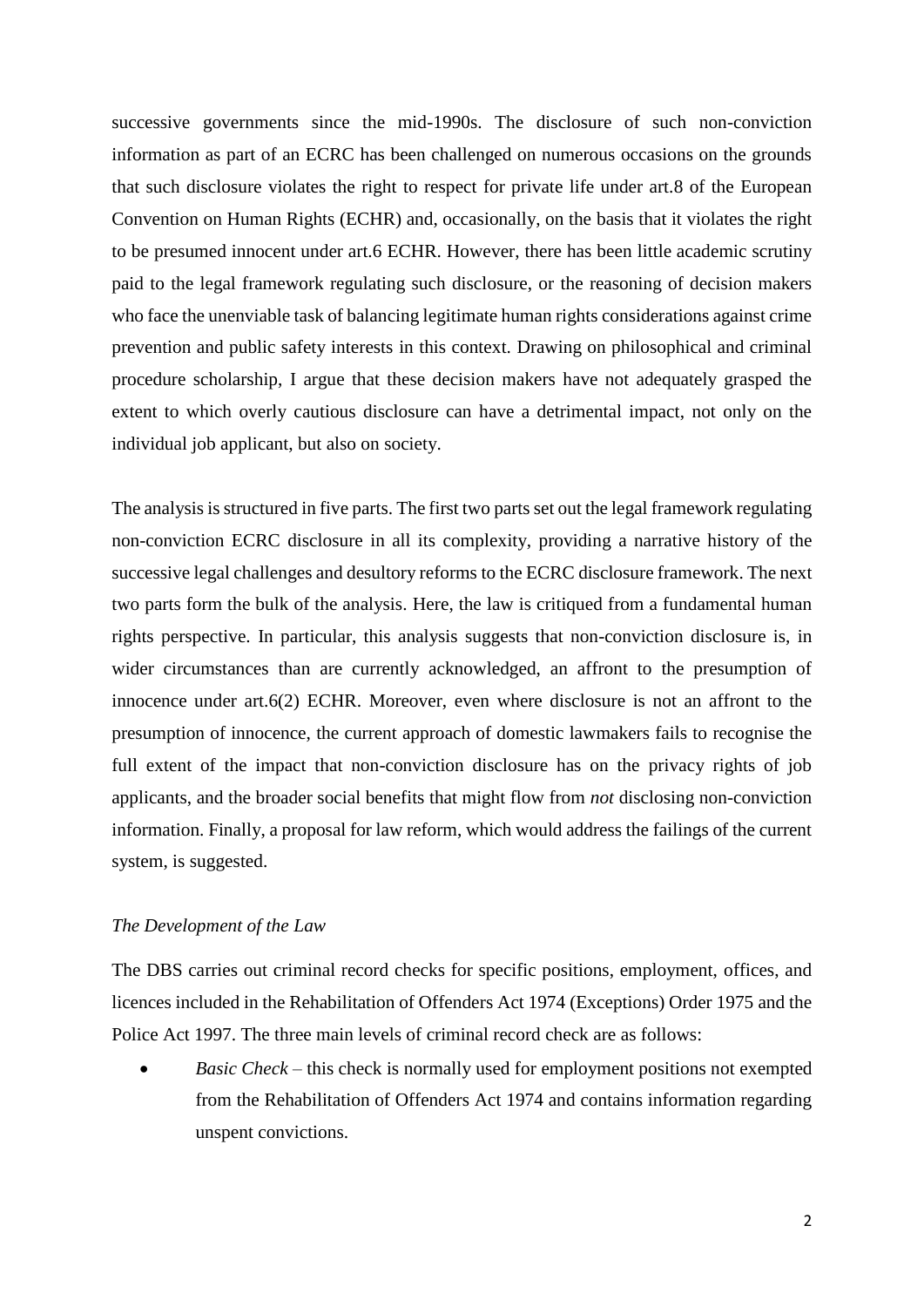- *Standard Criminal Record Certificate (SCRC)* the SCRC reveals information about an individual's "spent" and "unspent" criminal convictions, and cautions, unless these have been "filtered" under new filtering rules.<sup>5</sup>
- *Enhanced Criminal Records Certificate (ECRC)*  the ECRC contains all the information eligible for disclosure on a SCRC, and can additionally list other nonconviction information provided by the police. This level of check is used for certain positions prescribed in s.113B of the Police Act 1997, as amended*.*

Thus, it is only where an individual is the subject of an ECRC that the DBS may disseminate information on police records that did not result in a finding or admission of guilt.<sup>6</sup> Many of the positions that require a job applicant to undergo an enhanced check involve working in contact with children or vulnerable adults. Although the enhanced check was introduced specifically to safeguard children and vulnerable adults, the list of occupations which require an enhanced check has expanded considerably in recent years, currently including veterinary practitioners, traffic wardens, and general practitioner's receptionists. <sup>7</sup> Larrauri has also observed that, in practice, it is difficult for employers navigate the DBS website, and to decipher whether or not a particular position requires a standard or enhanced check.<sup>8</sup> Added to this, there is no sanction for employers who seek the wrong level of criminal record check. As other commentators have suggested,<sup>9</sup> these factors indicate that employers are overusing the more detailed enhanced check, which is far more popular than the standard check.<sup>10</sup>

As originally enacted, s.115(7) of the Police Act 1997 provided that chief police officers should disclose as part of an ECRC any information on their records which *might* be relevant for the position in question, and "ought to be included" in the certificate. In *X*, the Court of Appeal

<sup>&</sup>lt;sup>5</sup> In May 2013, the Government introduced new filtering rules which remove certain convictions and cautions from DBS checks automatically. Eligible offences are normally minor and can be filtered after an amount of time up to 11 years depending on the age of the offender at the time of the offence, and the type of disposal received (i.e. caution or conviction). For further information see: Police Act 1997 (Criminal Record Certificates: Relevant Matters) (Amendment) (England and Wales) Order 2013 (SI 2013/1200).

<sup>6</sup> This analysis is not focused on the regulation of specialist forms of criminal record check, such as those that might be carried out as part of national security vetting for certain government positions.

<sup>7</sup> See Rehabilitation of Offenders Act 1974 (Exceptions) Order 1975 (Amendment) (England and Wales) Order 2015, SI 2015/317; and E. Larrauri, "Are Police Records Criminal Records?" (2014) 22 Eur. J. Crime Crim. L. & Crim. Just. 377 at p.379.

<sup>8</sup> E. Larrauri, "Criminal Record Disclosure and the Right to Privacy" [2014] Crim. L.R. 723 at p.726.

<sup>9</sup> See Larrauri, "Criminal Record Disclosure and the Right to Privacy" [2014] Crim. L.R. 723; A. Noble, "We Know What you did Last Summer, and 30 Years ago" (2016) 1 I.R.P & P. 1 at p.12.

<sup>&</sup>lt;sup>10</sup> Since the early 2000s, the demand for enhanced checks has been consistently higher than for standard checks. In 2017, the number of enhanced checks administered by the DBS outnumbered standard checks by 11 to 1. See *DBS dataset 3: number and type of registered and umbrella body applications* (London: OGL, 2018).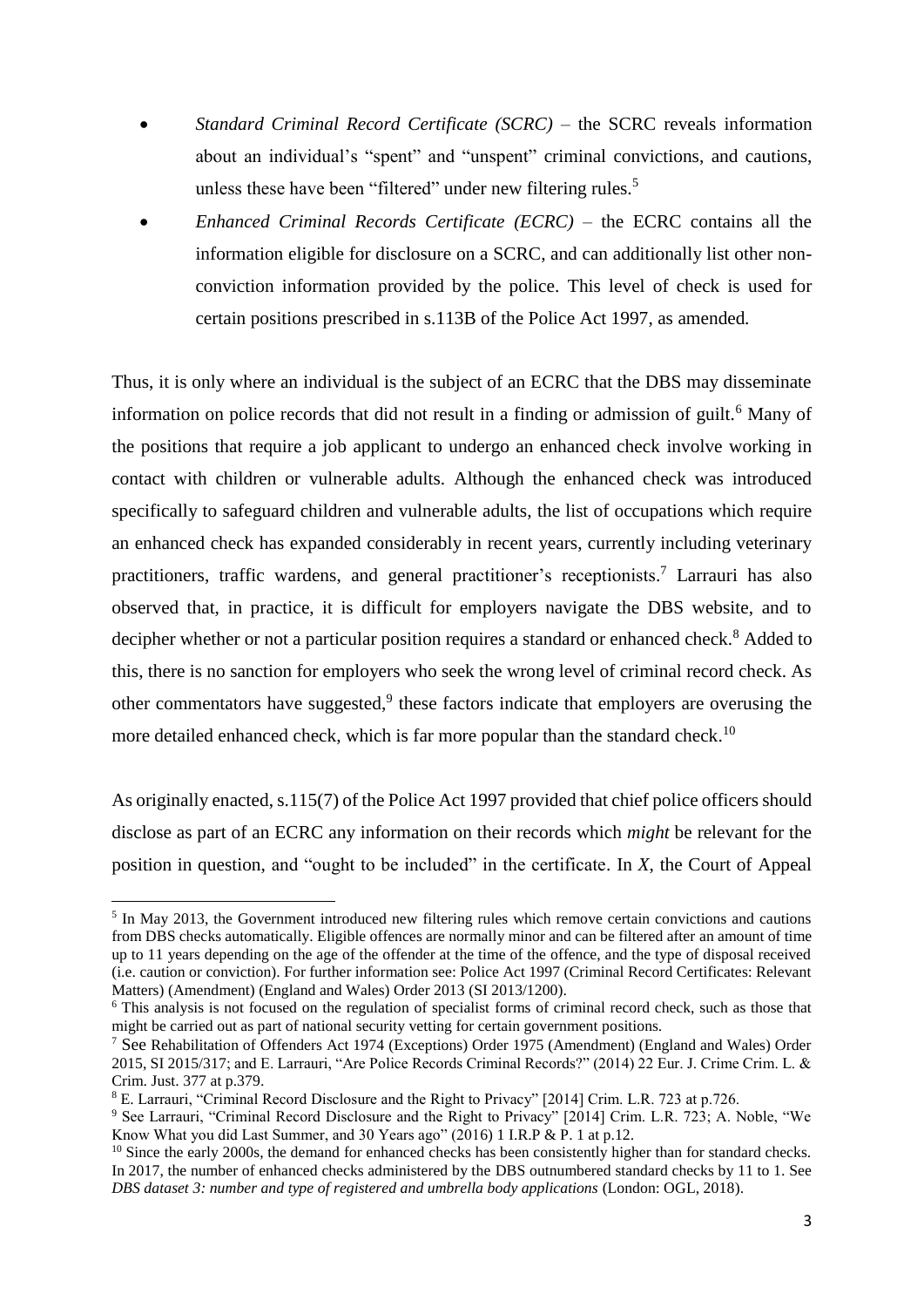held that this test for non-conviction disclosure, which afforded chief constables notably wide and subjective discretion to disclose non-conviction information, was in accordance with the law and not contrary to the Human Rights Act 1998 Sch.1, Pt  $1<sup>11</sup>$  This judgment set a low threshold for non-conviction disclosure as part of an ECRC. Subsequent cases confirmed this approach.<sup>12</sup>

Shortly before the Court of Appeal's judgment in *X*, the murder of two schoolchildren, Holly Wells and Jessica Chapman (commonly known as the Soham murders), brought the issue of vetting and enhanced criminal records disclosure into mainstream political discourse. On December 17, 2003, Ian Huntley, who had previously been investigated by the police in relation to eight separate sexual offences from 1995 to 1999, was convicted of the murders. This caused "widespread public disquiet" when it came to light that Huntley's previous dealings with the police were not disclosed as part of the vetting process carried out by Cambridgeshire Constabulary at the time of Huntley's appointment as a caretaker at the primary school attended by his victims.<sup>13</sup> Then Home Secretary, David Blunkett set up the Bichard Inquiry, which would assess the effectiveness of intelligence-based record keeping, vetting practices, and information sharing between different agencies.<sup>14</sup> In response to a recommendation in the Bichard Inquiry's report, the Serious Organised Crime and Police Act 2005 s.163, which inserted s.113B into the Police Act 1997, replaced the s.115 scheme. The new section extended the range of police forces and other organisations who can provide ECRCs to include the British Transport Police and HM Revenue and Customs. The confluence of the low threshold test for disclosure set in *X*, and the extension of the provision of ECRCs led to high rates of non-conviction ECRC disclosure. In 2007, of the 215,640 ECRCs issued 17,560 contained nonconviction information, and in 2008, 21,045 of 274,877 ECRCs contained non-conviction information.<sup>15</sup>

<sup>11</sup> *R. (X) v Chief Constable of the West Midlands Police* [2004] EWCA Civ 1068; [2005] 1 W.L.R. 65; [2005] 1 All E.R. 610.

<sup>12</sup> See *R. (B) v Secretary of State for the Home Department* [2006] EWHC 579 (Admin); [2008] Po. L.R. 11 at [55]; *R. (Pinnington) v Chief Constable of Thames Valley Police* [2008] EWHC 1870 (Admin); [2008] Po. L.R. 141; C. Baldwin, "Necessary Intrusion or Criminalising the Innocent? An exploration of modern criminal vetting" (2012) 76 J.C.L. 140 at p.151.

<sup>&</sup>lt;sup>13</sup> House of Commons, *The Bichard Inquiry Report* (The Stationery Office, 2004), HC Paper No.653.

<sup>14</sup> House of Commons, *The Bichard Inquiry Report*, p.1.

<sup>15</sup> *R. (L) v Commissioner of Police of the Metropolis* [2009] UKSC 3; [2010] 1 A.C. 410; [2009] 3 W.L.R. 1056; [2010] 1 All E.R. 113 at [42].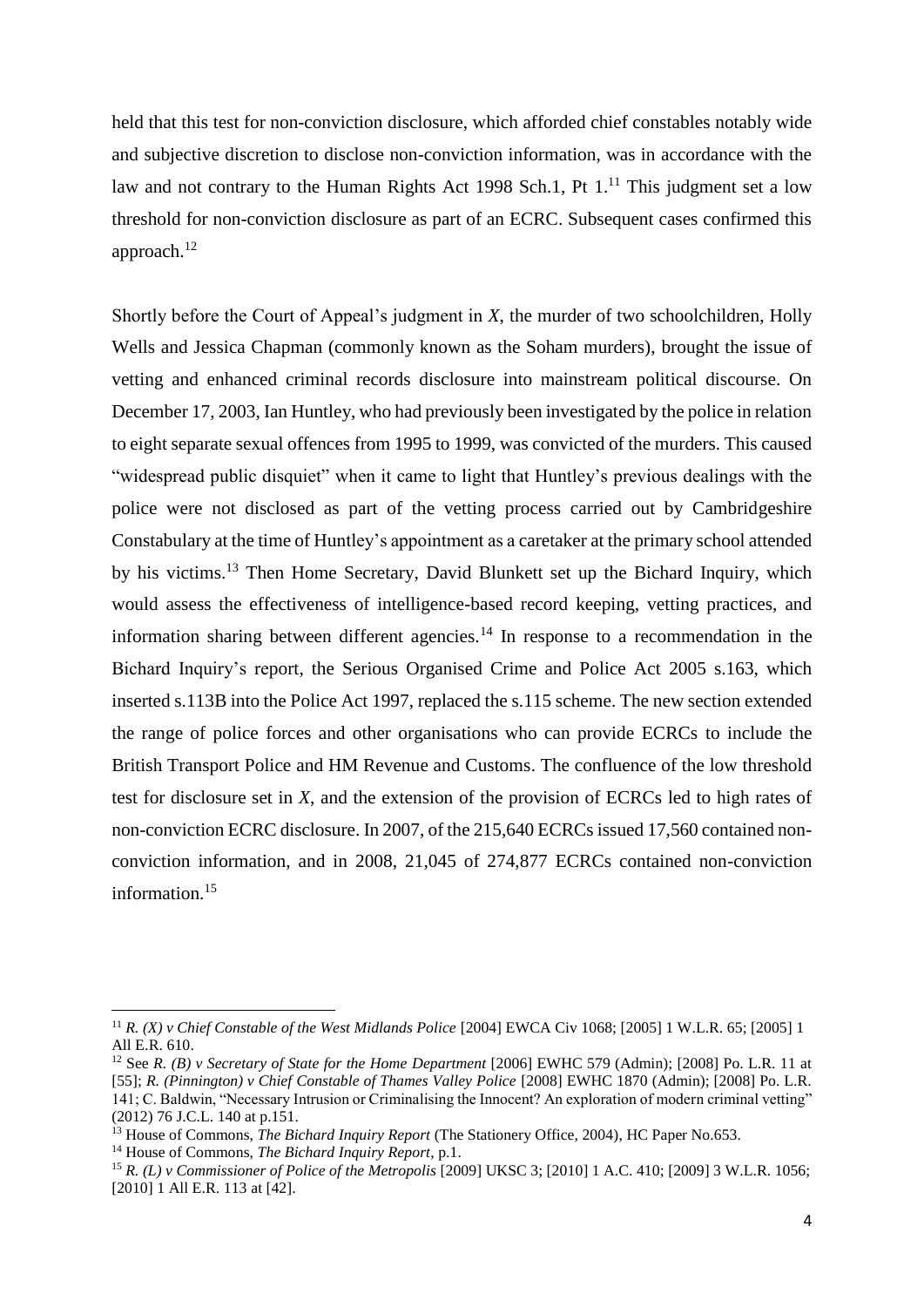In October 2009, the Supreme Court in *L* dismissed a challenge to the enhanced criminal records disclosure scheme*.* <sup>16</sup> As in *X*, the case concerned the disclosure of non-conviction information as part of an ECRC. Although the appeal was dismissed, the Supreme Court took the opportunity to clarify the law governing ECRCs. The claimant (referred to as "L"), underwent criminal records checking as part of her employment by an agency, which provided staff for schools. The ECRC, which was disclosed to the agency, showed non-conviction information detailing the claimant's son's listing on a child protection register due to the claimant's alleged lack of ability to care for him, and the claimant's refusal to cooperate with social services.

The Supreme Court held that art.8(1) was engaged through the disclosure, as an adverse ECRC will often represent a "killer blow" to the applicant's employment opportunities in numerous fields. <sup>17</sup> Turning attention to art.8(2), Lord Hope determined that the decision in *X* put the rights of vulnerable groups above the privacy interests of job applicants. According to Lord Hope, the interpretation of s.115(7) in *X,* that any information a chief police officer believes "might be relevant" for the ECRC should be disclosed *unless there is good reason not to* disclose it affords unduly wide discretion to chief police officers. However, for Lord Hope, in view of the relevance and accuracy of the non-conviction information in the immediate case, the disclosure struck a fair balance.

#### *The Amended Enhanced Disclosure Framework*

Following *L*, the Government undertook a review of criminal record information disclosure, which was conducted by the Independent Advisor for Criminality Information Management, Sunita Mason DJ. <sup>18</sup> Mason DJ concluded that, whilst non-conviction ECRC disclosure was necessary in some circumstances, the disclosure framework afforded the police too much discretion, which led to inconsistent and unfair outcomes. The report suggested that only reliable non-conviction information, which indicates a reasonable risk on behalf of the applicant of causing harm to children or vulnerable groups, should be disclosed.<sup>19</sup> Mason DJ

<sup>16</sup> *L* [2009] UKSC 3; [2010] 1 A.C. 410; [2009] 3 W.L.R. 1056; [2010] 1 All E.R. 113.

<sup>17</sup> *L* [2009] UKSC 3; [2010] 1 A.C. 410 (p. 438).

<sup>18</sup> The Government's review culminated in the following two reports: S. Mason DJ, *A Common Sense Approach: A review of the criminal records regime in England and Wales – Report on Phase 1* (The Stationery Office, 2011), p.33; S. Mason DJ, *A Common Sense Approach: A review of the criminal records regime in England and Wales – Report on Phase 2* (The Stationery Office, 2011).

<sup>19</sup> Thus, making the test of relevance an objective one. Mason DJ, *A Common Sense Approach: A review of the criminal records regime in England and Wales – Report on Phase 1*, pp.32-33.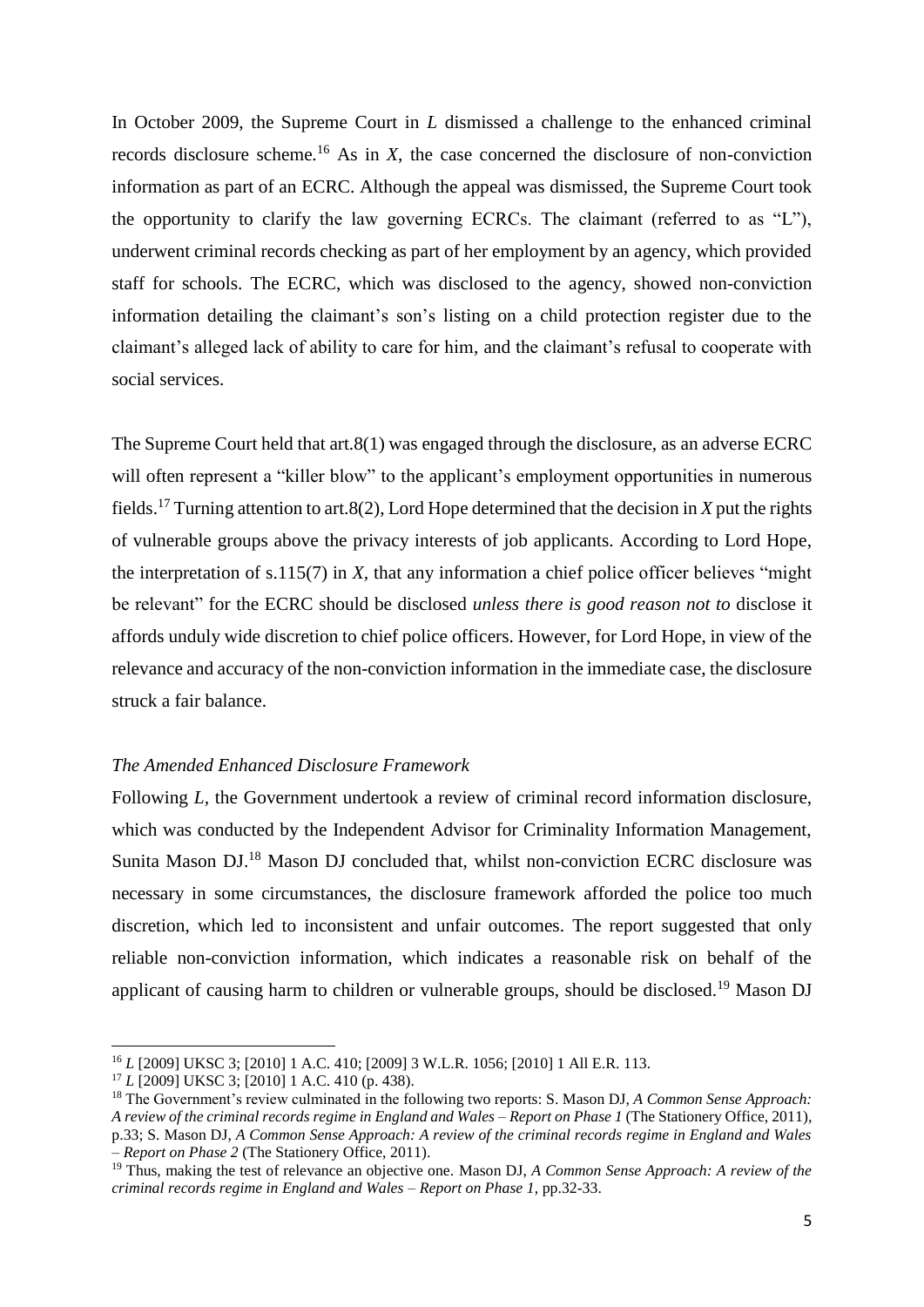made numerous recommendations to make the non-conviction disclosure regime simpler and fairer, including: amending the test used by chief officers to make disclosure decisions from "might be relevant" to "reasonably believes to be relevant"; and developing a statutory code of practice for police to use when deciding what information should be disclosed.<sup>20</sup> Although the reports made some useful suggestions for curbing the excesses of overzealous non-conviction disclosure decision makers, it will be shown that Mason DJ's recommendations did not go far enough to address the fundamental deficiencies in the legal framework, which were identified in the review.

The Government implemented the above recommendations in Protection of Freedoms Act 2012 s.82, which amended the s.113B framework. The Home Office published the Statutory Disclosure Guidance for providing information as part of an enhanced disclosure. This guidance, currently in its second edition, details the following principles among others to be applied in determining whether or not information should be included as part of an ECRC:

- Information must only be provided if the chief officer holds a reasonable belief that it is relevant for the prescribed purpose.
- Information should only be provided if, in the chief officer's opinion, it ought to be included in the certificate (having regard to the proportionality requirement in art.8 ECHR).
- Information for inclusion should be provided in a meaningful and consistent manner, with reasons for disclosure clearly set out.<sup>21</sup>

A relevant chief police officer must have regard to the statutory guidance under s.113B(4) of the Police Act 1997, as amended by the Protection of Freedoms Act 2012. The Protection of Freedoms Act 2012 also inserts s.119 into the Police Act 1997, which establishes a procedure by which a job applicant may apply in writing to the Independent Monitor to have a decision to disclose reviewed. However, recent legal challenges to the non-conviction disclosure framework indicate that it is still producing unjust and inconsistent outcomes.

First issue: inconsistency

<sup>20</sup> Mason DJ, *A Common Sense Approach: A review of the criminal records regime in England and Wales – Report on Phase 1*, p.34.

<sup>21</sup> See Home Office, *Statutory Disclosure Guidance*.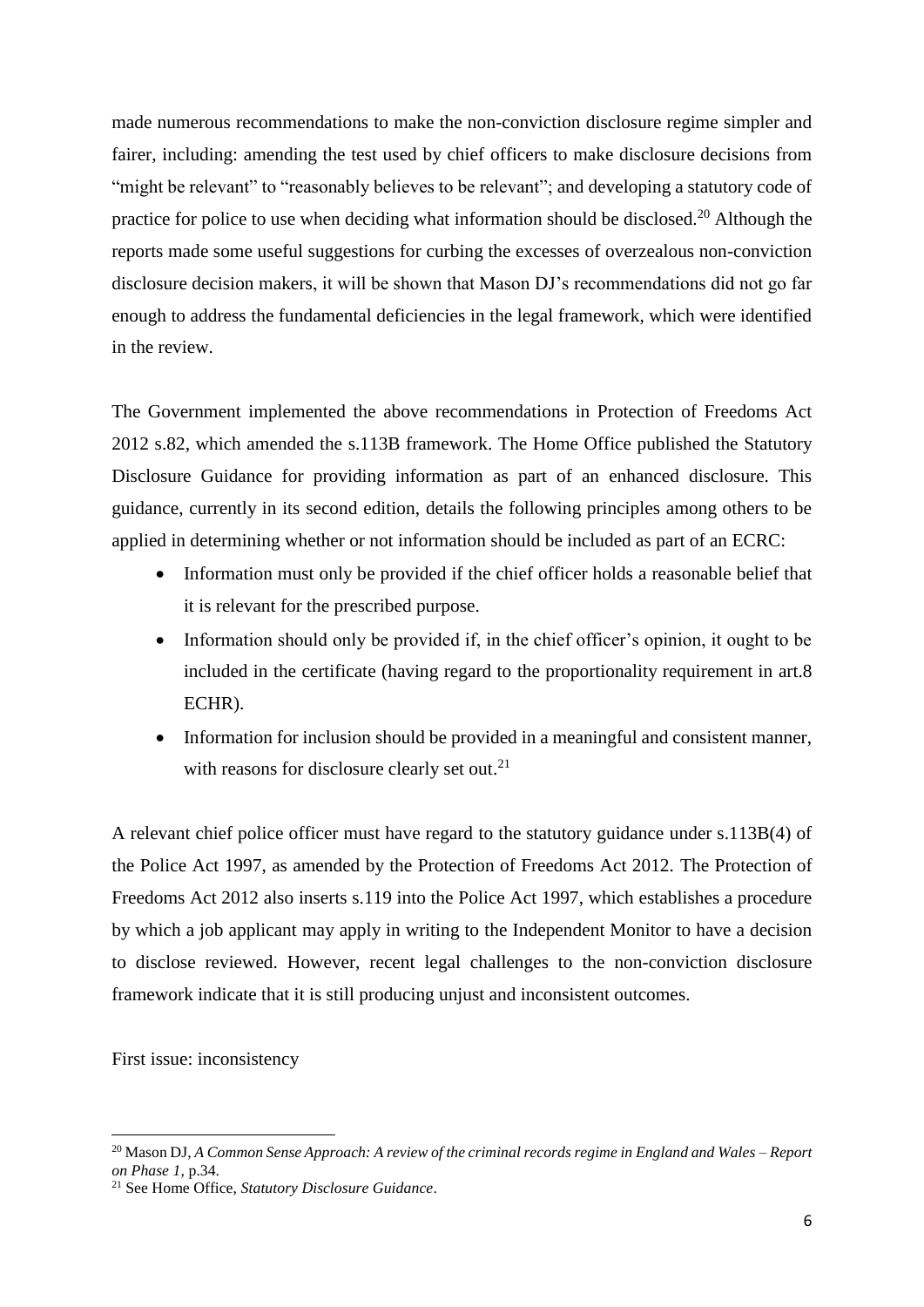The statutory guidance stipulates that a chief police officer must have regard to the relevance, seriousness, currency, and credibility of the non-conviction information at issue, before making a decision to disclose. *L v Chief Constable of Kent Police* drew attention to a potential issue with this approach.<sup>22</sup> In this case, Kent Police disclosed information about historic sex abuse allegations made against the applicant (L). These allegations were part of a failed prosecution launched against the applicant. Andrews J noted a disparity between the proportionality analyses of Kent Police and Hertfordshire Police when L had previously been in contact with the latter regarding an ECRC certificate. Hertfordshire Police determined that the same information regarding the allegations should not be disclosed. Whilst the allegations related to a serious sexual assault, they were historic, had no corroborating evidence, and stood in isolation as the applicant had not come into contact with police either before or since they were made.<sup>23</sup> Based on this information, it would appear that Hertfordshire Police struck the correct balance. The difference between the approaches to the balancing exercise is striking.

The statutory guidance seems to invite such inconsistency by giving the decision maker no direction as to the priority that should be afforded to each of the factors (relevance, seriousness, currency, and credibility), or as to how each might be weighted against the countervailing objectives of disclosure, when making a decision to disclose. It is perhaps for this reason that decisions to disclose under the amended framework have been challenged on a surprising number of occasions.<sup>24</sup> There have also been inconsistencies among judges where decisions to disclose non-conviction information have been judicially reviewed. Some judges have taken the view that where non-conviction information is untested or unreliable this should serve as a barrier to disclosure, even where the information pertains to allegations of violent or sexual offences. Others have taken a precautionary view of non-conviction information, notwithstanding that it is unsubstantiated, or comes from an unreliable source. This leads us to the second issue: that the disclosure framework continues to produce disproportionately precautionary disclosure decisions.

Second issue: precautionary disclosure

<sup>22</sup> *R. (L) v Chief Constable of Kent Police* [2014] EWHC 463 (Admin).

<sup>23</sup> *L* [2014] EWHC 463 (Admin) at [17].

<sup>&</sup>lt;sup>24</sup> The total number of applications to the Independent Monitor rose from 310 in 2014 to 383 in 2015. S. Pountain, *Independent Monitor: Annual Report 2015* (2017), p.3.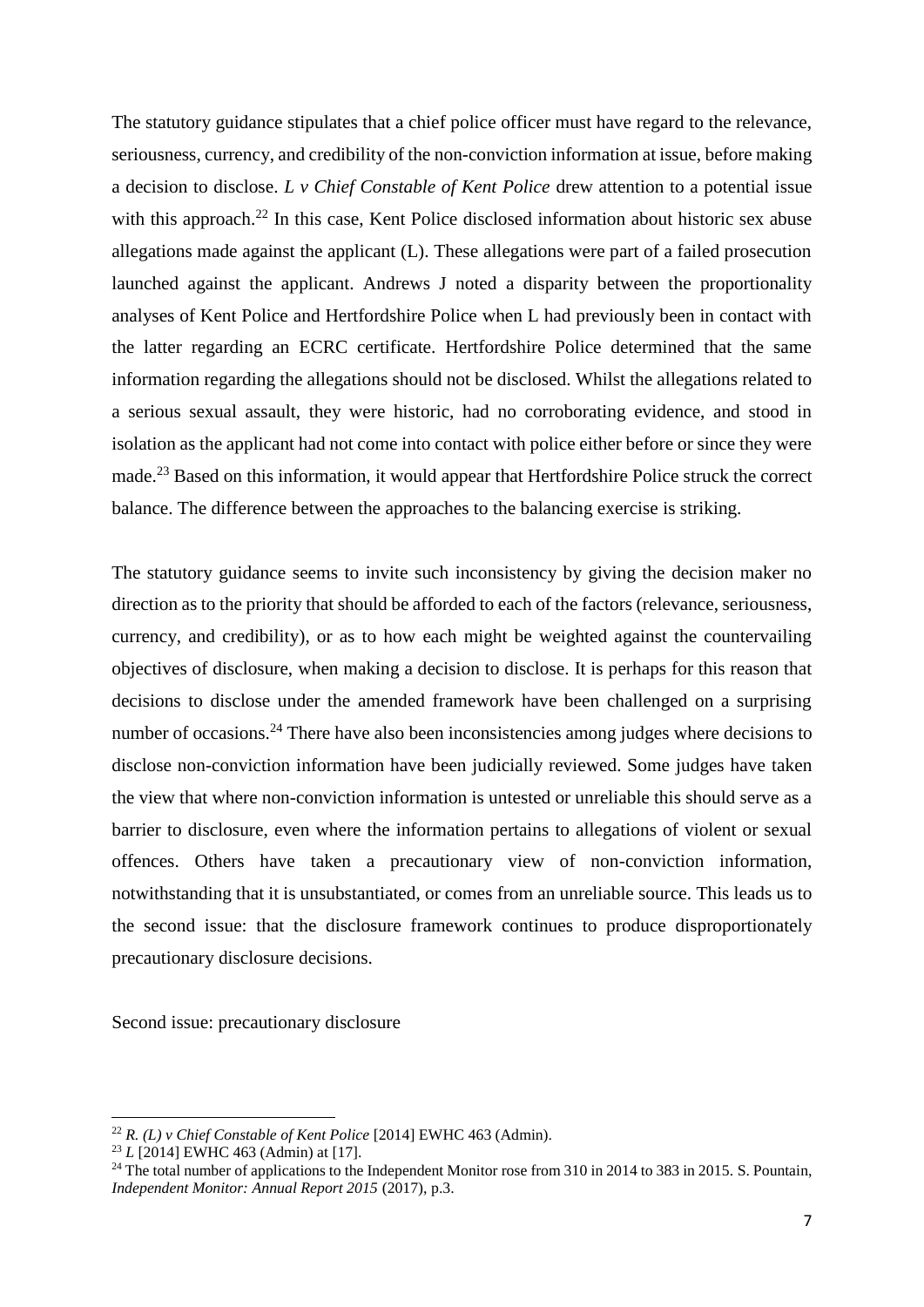A review of the case law after the Supreme Court ruling in *L* indicates a propensity among some judges and chief constables to be overly risk averse when making or reviewing decisions to disclose*.* In *C,* the High Court granted the claimant's application for the quashing of a chief constable's decision to disclose historic allegations of child sex abuse on his ECRC.<sup>25</sup> Langstaff J observed, in an opinion subsequently affirmed in the Court of Appeal, <sup>26</sup> that the reliability of an allegation is significant in the balancing exercise: "Weaker allegations must carry less weight in the balancing process than ones with stronger reasons to believe them."<sup>27</sup> However, Langstaff J did not go so far as to suggest that such allegations should not be disclosed, and subsequently, in *A,* the Court of Appeal held that the reliability of an allegation is not a threshold test for non-conviction disclosure. Rather, factors such as the reliability of the information, the gravity of the offence in question, and the relevance of the offence to the position applied for are all merely factors that feature in the proportionality analysis.<sup>28</sup>

This approach does not seem to go far enough to protect the human rights of those subject to the criminal process. Given that such disclosure interferes with art.8(1), in effectively permitting the disclosure of unreliable or irrelevant non-conviction information, and leaving the decision maker to attribute weight to the competing factors as he or she sees fit, the nonconviction disclosure system as it currently operates may create unfair outcomes.

In  $B<sub>1</sub><sup>29</sup>$  a prominent example of overly risk averse disclosure, the claimant challenged a nonconviction disclosure. He was alleged to have stabbed a man in the chest and attempted to stab the same man's teenage child with a samurai sword, after consuming alcohol. B's alleged victims had no injuries at the time of making the allegation and the Crown Prosecution Service (CPS) dropped the case. During a search of B's house as part of this investigation, the police found a number of weapons that he lawfully owned, although some ammunition which was found was not stored correctly.

Munby LJ gave the leading judgment in the High Court, ruling that there had been no violation of art.8. His Lordship stated that the police had not erred in disclosing details of the allegations

 $\overline{\phantom{a}}$ 

<sup>25</sup> *R. (C) v Chief Constable of Greater Manchester Police* [2010] EWHC (Admin).

<sup>26</sup> *R. (C) v Chief Constable of Greater Manchester Police* [2011] EWCA Civ 175; [2011] 2 F.L.R. 383; [2011] Fam. Law 581; [2011] P.T.S.R. D41.

<sup>27</sup> *C* [2010] EWHC (Admin) at [13].

<sup>28</sup> *A* [2013] EWCA Civ 1706 at [66].

<sup>29</sup> *R. (B) v Chief Constable of Derbyshire* [2011] EWHC 2362 (Admin); [2012] A.C.D. 42.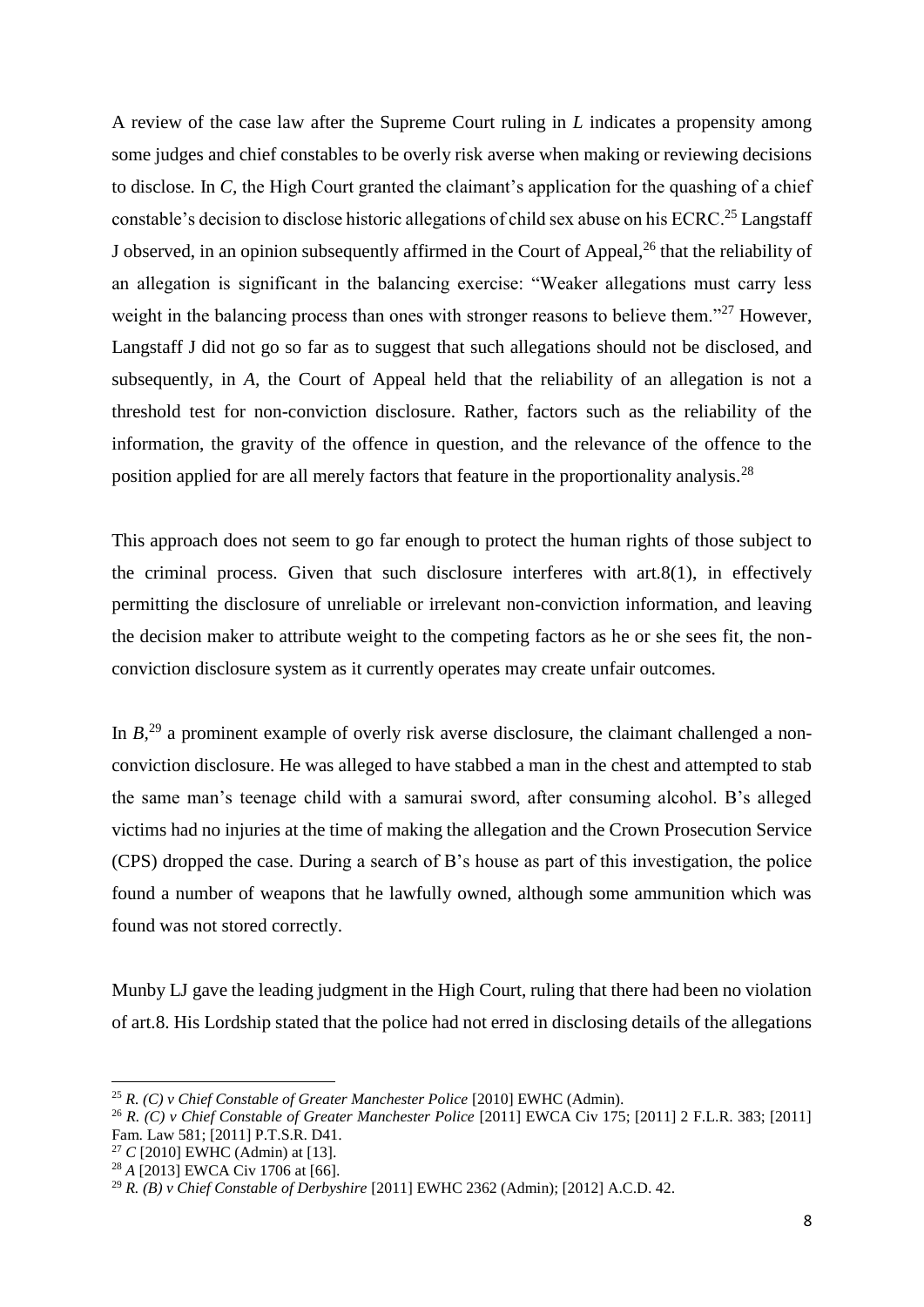made against the applicant, or the subsequent police investigation. Munby LJ viewed the nature of B's prospective employment, working as a consultant at a mental health trust, to be of central significance. Taking the above into account, Munby LJ concluded that

"one can perhaps test the matter in this way. Suppose that none of this information had been included in the Certificate, and suppose that the claimant had then appeared for work under the influence of alcohol and brandishing a sword or a gun in front of one of his patients. Would not both the patient and the Trust have been justifiably angered – to use no stronger word – if they had then discovered what the police had been aware of but had chosen not to reveal? The answer is obvious."30

To take the worst case scenario of what could foreseeably happen *if* the allegations were true and not disclosed and then work backwards is an arbitrary way of approaching a proportionality assessment of this kind. The rhetorical question posited by Munby LJ could equally be reversed: if the allegations against B were not true, and suppose as a result of the disclosure the applicant was blocked off from his chosen career and stigmatised in his local community, would not the applicant have been justifiably angered? Granted, the information about B's incorrect storage of firearms in his possession was true. However, this fact alone does not seem to have a direct bearing on the applicant's suitability for working with children or vulnerable groups. The remaining allegations in the ECRC were untested. Furthermore, the evidence which brought into question the credibility of the allegations was not mentioned as part of the disclosure. In this case, the proportionality analysis of Munby LJ completely fails to account for the degree of certainty with which we know that the competing human rights of the applicant and the interests of the vulnerable groups are in peril.

Fortunately, in other recent challenges, a more exacting proportionality analysis has been conducted by the courts.<sup>31</sup> For example, in *P,* the High Court allowed the claimant's complaint that the disclosure on his ECRC of allegations, which suggested that he made sexual and other inappropriate comments to service users at a residential drug treatment centre where he worked, violated his rights under art.8. Foskett J gave due weight to the lack of reliability concerning the allegations, noting that the supposed use of inappropriate language by the claimant to the

<sup>30</sup> *B* [2011] EWHC 2362 (Admin); [2012] A.C.D. 42 at [84]-[85] (emphasis in original).

<sup>31</sup> *RK v Chief Constable of South Yorkshire Police* [2013] EWHC 1555 (Admin); [2013] A.C.D. 121; *R. (P) v Chief Constable of Thames Valley Police* [2014] EWHC 1436 (Admin); (2014) 17 C.C.L. Rep. 250; *R. (BW) v Chief Constable of Cambridgeshire Police* [2015] EWHC 4095 (Admin).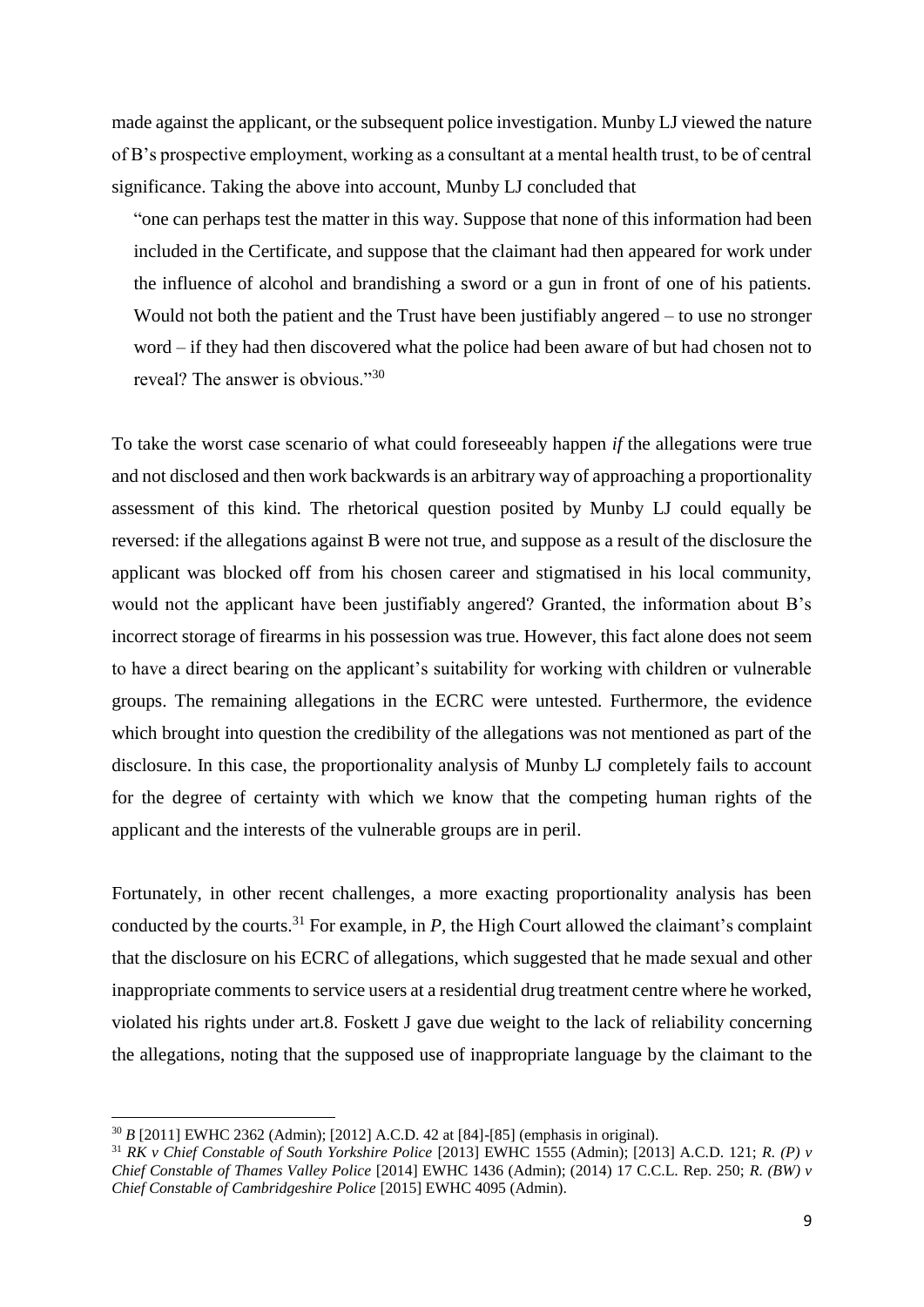service user was not corroborated by any of the three other service users who were present at the time of its alleged use. <sup>32</sup> Similarly, in *RK*, Coulson J quashed a decision of a chief constable to disclose non-conviction information, noting a series of failures to adequately account for the unreliability of the allegations made against the applicant and biases in the presentation of the information on the ECRC.<sup>33</sup> Whilst it is encouraging that, in these examples, the judiciary has corrected the excessive disclosures of the police, the fact that there are numerous examples of such unjust disclosures occurring post-*L* speaks to a need for clearer guidance for disclosure officers.

#### Third issue: the limited effectiveness of the Independent Monitor

The disparity in *L v Chief Constable of Kent Police,* and in the approaches to disclosure among chief constables and judges more generally, highlights a credible threat that the outcome of future art.8 challenges to the non-conviction regime may rely too heavily on the personality and political preferences of the decision maker; a threat that is scarcely mitigated by the limited oversight of the Independent Monitor.

The Independent Monitor has two statutory duties. Firstly, to review a sample of cases in which non-conviction information is included on an ECRC. The purpose of the review is to ensure compliance with art.8 ECHR and the statutory guidance. Secondly, to review challenges where a person feels that their non-conviction information should not be disclosed on an ECRC.<sup>34</sup> However, the Independent Monitor only reviews a relatively small number of disclosure decisions per-year, and concerns have been expressed that this role is not widely publicised.<sup>35</sup>

In *MS*, the High Court expressed "significant concern" over the way in which the Monitor had undertaken an independent review of a chief constable's decision to disclose historic allegations of indecency occurring 15 years before the applicant sought an ECRC.<sup>36</sup> Blair J observed that the Monitor had misunderstood the police's own review of the disclosed material, and did not undertake the independent review required of him, applying the statutory guidance.<sup>37</sup> Even more recently, in *SD,* the Independent Monitor's decision to uphold the

<sup>32</sup> *P* [2014] EWHC 1436 (Admin) at [25].

<sup>33</sup> *RK* [2013] EWHC 1555 (Admin); [2013] A.C.D. 121 at [38].

<sup>34</sup> S. Pountain, *Independent Monitor: Annual Report 2015*, p.5.

<sup>&</sup>lt;sup>35</sup> The monitor reviewed a sample of 48 non-conviction ECRC disclosure decisions from a pool of 9626 in 2014, and reviewed 310 challenges from applicants. See S. Pountain, *Independent Monitor: Annual Report 2015*.

<sup>36</sup> *R. (MS) v Independent Monitor* [2016] EWHC 655 (Admin); [2016] 4 W.L.R. 88 at [51].

<sup>37</sup> *MS* [2016] EWHC 655 (Admin); [2016] 4 W.L.R. 88 at [50].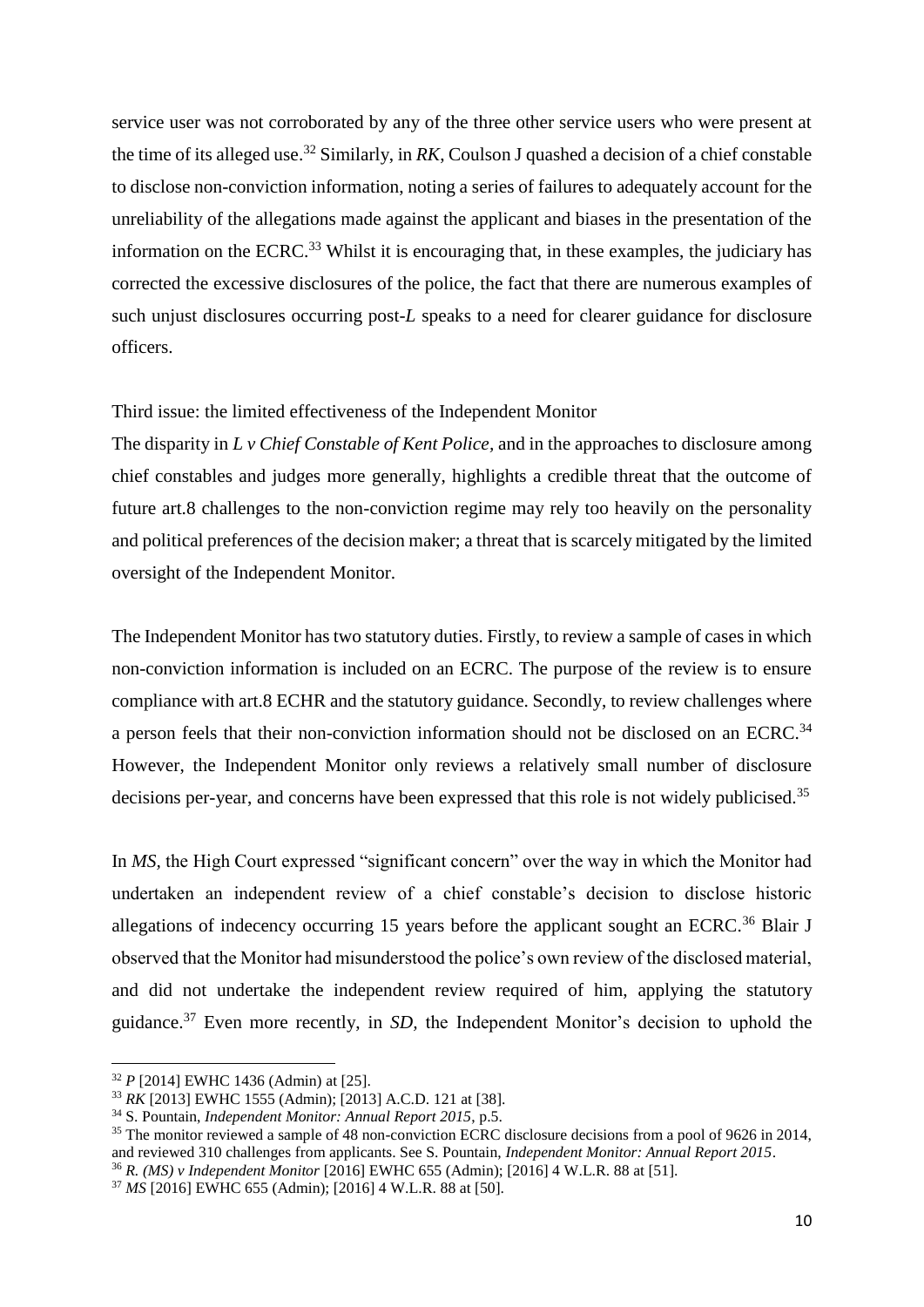disclosure on a college lecturer's ECRC of allegations that he had made lewd sexual remarks in front of students was overturned by the Court of Appeal.<sup>38</sup> Beatson LJ held that the disclosure omitted relevant exculpatory information in relation to the allegations, and thus was disproportionate.<sup>39</sup> Whilst it would be premature to conclude that the mechanism for independent review has been a total failure on the basis of these challenges, it is proposed that independent oversight in the disclosure process should be more robust, and that, in any event, broader reforms are needed to address the systemic issues in the current system.

Currently, non-conviction information is disclosed on approximately 10,000 ECRCs per annum.<sup>40</sup> Whilst this represents a significant decrease on the rate of non-conviction disclosures prior to the *L* case, in the absence of an empirical evidence base supporting the crime prevention and public safety benefits of disclosure, the amount of presumptive "killer blows" this will deliver to non-convicted job applicants still seems extraordinary. Before considering how the amended non-conviction ECRC disclosure framework might be reformed, it is worth broadening the focus of this analysis to consider the extent to which such disclosure can be justified from a fundamental human rights perspective. It is only from the vantage point of a clear understanding of the impact of non-conviction disclosure – on individual human rights, and the common good insofar as it is impacted by the protection or non-protection of individual human rights – that we can begin to develop a principled and coherent legal framework for its regulation.

The balance of relevant jurisprudence and commentary suggests that there are two primary human rights based objections to non-conviction disclosure. The first is that the disclosure of police information, which has not established that the job applicant has engaged in any criminal wrongdoing, for the purpose of evaluating the applicant's suitability for a particular role, violates the applicant's right to be presumed innocent protected under art.6(2) ECHR.<sup>41</sup> The second distinct yet related objection is that non-conviction disclosure represents an unwarranted violation of the job applicant's right to respect for private life under art.8. It digs up the past interactions that the job applicant has had with the authorities and presents these to

<sup>38</sup> *R. (SD) v Chief Constable of North Yorkshire* [2017] EWCA Civ 1838.

<sup>39</sup> *SD* [2017] EWCA Civ 1838 at [57].

<sup>40</sup> Disclosure and Barring Service, *DBS dataset 1: disclosure progress, information disclosed and update service subscriptions* (London: OGL, 2017).

<sup>&</sup>lt;sup>41</sup> The argument surfaced in *X*, and again in Mason DJ's review of non-conviction disclosure. See S. Mason DJ, *A Balanced Approach: Safeguarding the public through the fair and proportionate use of accurate criminal record information* (The Stationery Office, 2010), p.26.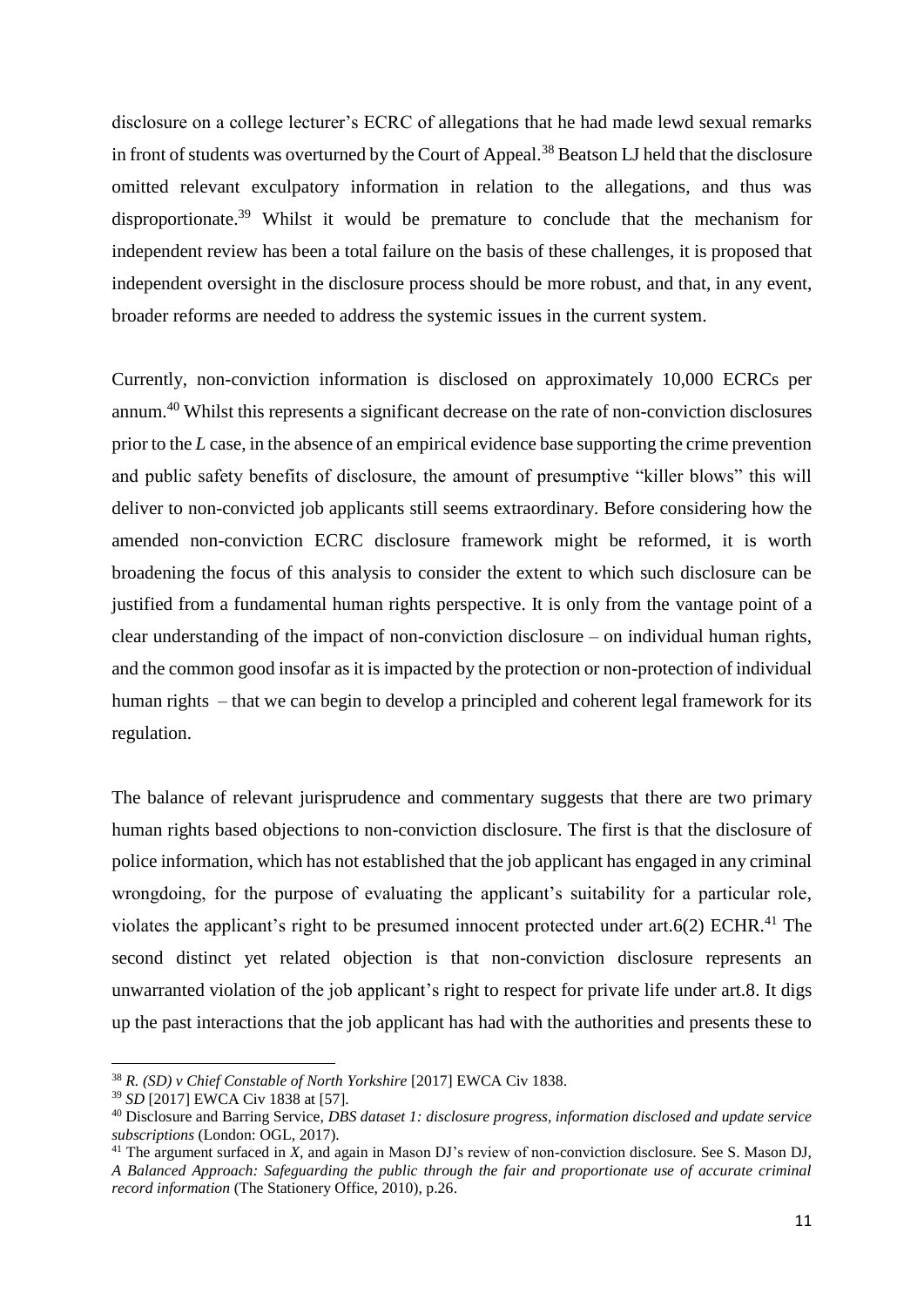his or her potential employer, treating the applicant's preferences as insignificant, and damaging his or her career prospects and reputation.

#### *When Does Disclosure Violate Article 6(2) ECHR?*

In its narrow sense, the presumption of innocence is a principle in criminal procedure which puts the burden of proof on the prosecution to prove the guilt of the accused. It is thus firmly grounded in a formalised trial setting. This narrowly formulated understanding of the presumption of innocence, which has roots at common law,  $42$  is plainly irrelevant to the process of disclosing non-conviction information. The enhanced disclosure process is not a criminal trial seeking to determine guilt. However, the presumption can be understood in a broader sense, as a fundamental principle of political morality, carrying robust implications for procedural fairness generally.<sup>43</sup>

Disclosures might be understood as an affront to the broader presumption of innocence, particularly when this principle is understood as a general presumption that the treatment of an individual should be consistent with his or her innocence. From the employer's perspective, the aim of obtaining this non-conviction information is, ultimately, to draw inferences about, or assess the character of, the individual concerned, and to assess the risks he or she might pose to the interests of the employer's company or organisation. Its dissemination in this context seems to treat the individual as someone who is "risky" on the basis of proceedings which ultimately did not find the individual guilty of an offence. Not all non-conviction ECRC disclosure will threaten the presumption of innocence in this way. This point is perhaps best demonstrated in the facts of *L,* where the information concerned was verifiably true, and did not relate to any criminal proceedings against the claimant. However, a closer analysis of the presumption of innocence is needed to comprehend the relationship between the presumption and non-conviction disclosure where non-conviction information, which raises suspicions that the applicant *might* have committed an offence, is disclosed as part of an ECRC.

<sup>42</sup> See *Woolmington v DPP* [1935] A.C. 462; [1935] All E.R. Rep. 1; (1935) 51 T.L.R. 446; (1936) 25 Cr. App. R. 72; (1935) (pp. 481-482).

<sup>&</sup>lt;sup>43</sup> Understood in this broader sense, the presumption of innocence can be regarded as reinforcing other fundamental human rights, such as the right to liberty, fair trial rights, and the right to respect for private life. See, for example: P. Roberts and A. Zuckerman, *Criminal Evidence,* 2nd edn (Oxford: Oxford University Press, 2010), p.223; L. Campbell, "Criminal Labels, the European Convention on Human Rights and the Presumption of Innocence" (2013) 76 M.L.R. 681 at p.690.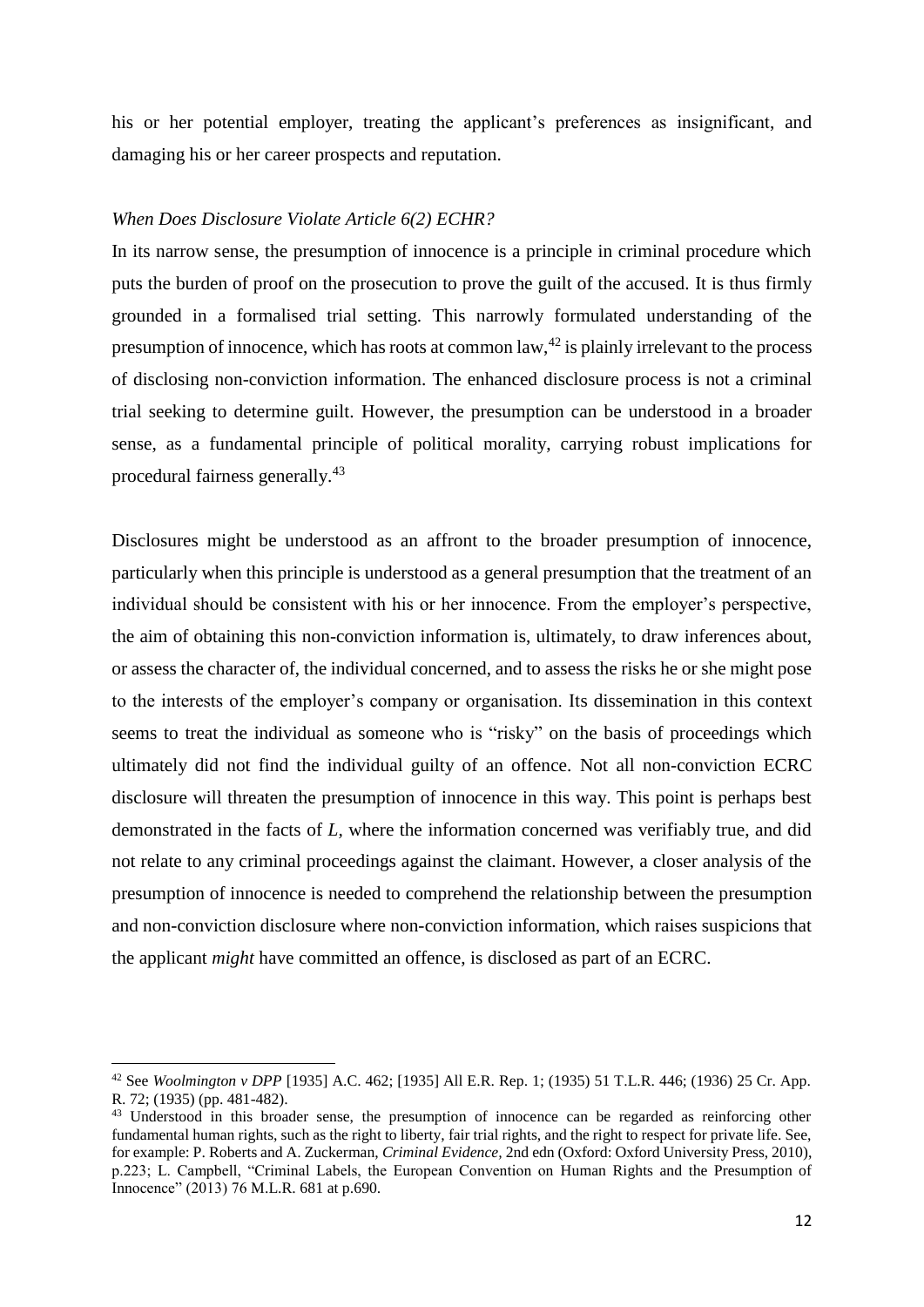The presumption of innocence is a component of the right to a fair trial contained in art.6 ECHR. In AR,<sup>44</sup> Raynor J held that the disclosure of rape allegations made against a taxi driver ("AR") as part of an ECRC did not breach the presumption of innocence under art.6(2) ECHR. The defendant chief constable disclosed the information on the basis that, in his opinion, it was "more likely to be true than false."<sup>45</sup>

AR relied on the ECtHR's decision in *Allen*, <sup>46</sup> in submitting that, in disclosing the acquittal, the authorities treated the individual as if he were guilty. Raynor J dismissed the argument, observing first that the information disclosed did not imply he was guilty, as AR had suggested. Rather it suggested that, notwithstanding the acquittal, AR may have committed the offences in question.<sup>47</sup> Consequently, Raynor J held that the presumption of innocence had not been breached. The Court of Appeal recently affirmed Raynor J's decision. The appellate Court ruled that, as the statements on the ECRC were limited and cast no aspersion on the correctness of the acquittal, there was no violation of art.6(2).<sup>48</sup> This is a fine line. Indeed, the Court of Appeal left open the possibility that non-conviction disclosure as part of an ECRC *could* violate art.6(2) if the language used in the disclosure is such as to undermine the effect of an acquittal. The decision suggests that art.6(2) will only be violated in this context where the police directly question the correctness of a decision to acquit an individual.

It is reasonable to suggest that, in merely providing personal information to a third party so that the third party can assess the suitability of an individual for particular forms of employment, a public authority is not treating an individual as though he or she is guilty of an offence, or expressing a belief in the guilt of the individual. After all, it is not the police determining the suitability of the applicant or imposing restrictions on his or her employment prospects.<sup>49</sup> However, in determining whether art.6(2) is violated by the disclosure of non-conviction information, it is important for courts not to rest on the assumption that the police and the DBS

1

<sup>44</sup> *R. (AR) v Chief Constable of Greater Manchester Police* [2013] EWHC 2721 (Admin).

<sup>45</sup> *AR* [2013] EWHC 2721 (Admin) at [13].

<sup>&</sup>lt;sup>46</sup> According to the ECtHR one aim of art.6(2) "is to protect individuals who have been acquitted of a criminal charge, or in respect of whom criminal proceedings have been discontinued, from being treated by public officials and authorities as though they are in fact guilty of the offence charged." See *Allen v United Kingdom,* App no 25424/09 (ECtHR, 12 July 2013) at [94].

<sup>47</sup> *AR* [2013] EWHC 2721 (Admin) at [55].

<sup>48</sup> See *AR* [2016] EWCA Civ 490; [2016] 1 W.L.R. 4125; Times, September 9, 2016 (p. 4149); cf. *R. (Adams) v Secretary of State for Justice* [2011] UKSC 18; [2012] 1 A.C. 48; *R. (Nealon) v Secretary of State for Justice* [2016] EWCA Civ 355; [2017] Q.B. 571; [2016] 3 W.L.R. 329; [2016] 2 Cr. App. R. 11.

<sup>&</sup>lt;sup>49</sup> See Campbell, "Criminal Labels, the European Convention on Human Rights and the Presumption of Innocence" (2013) 76 M.L.R. 700.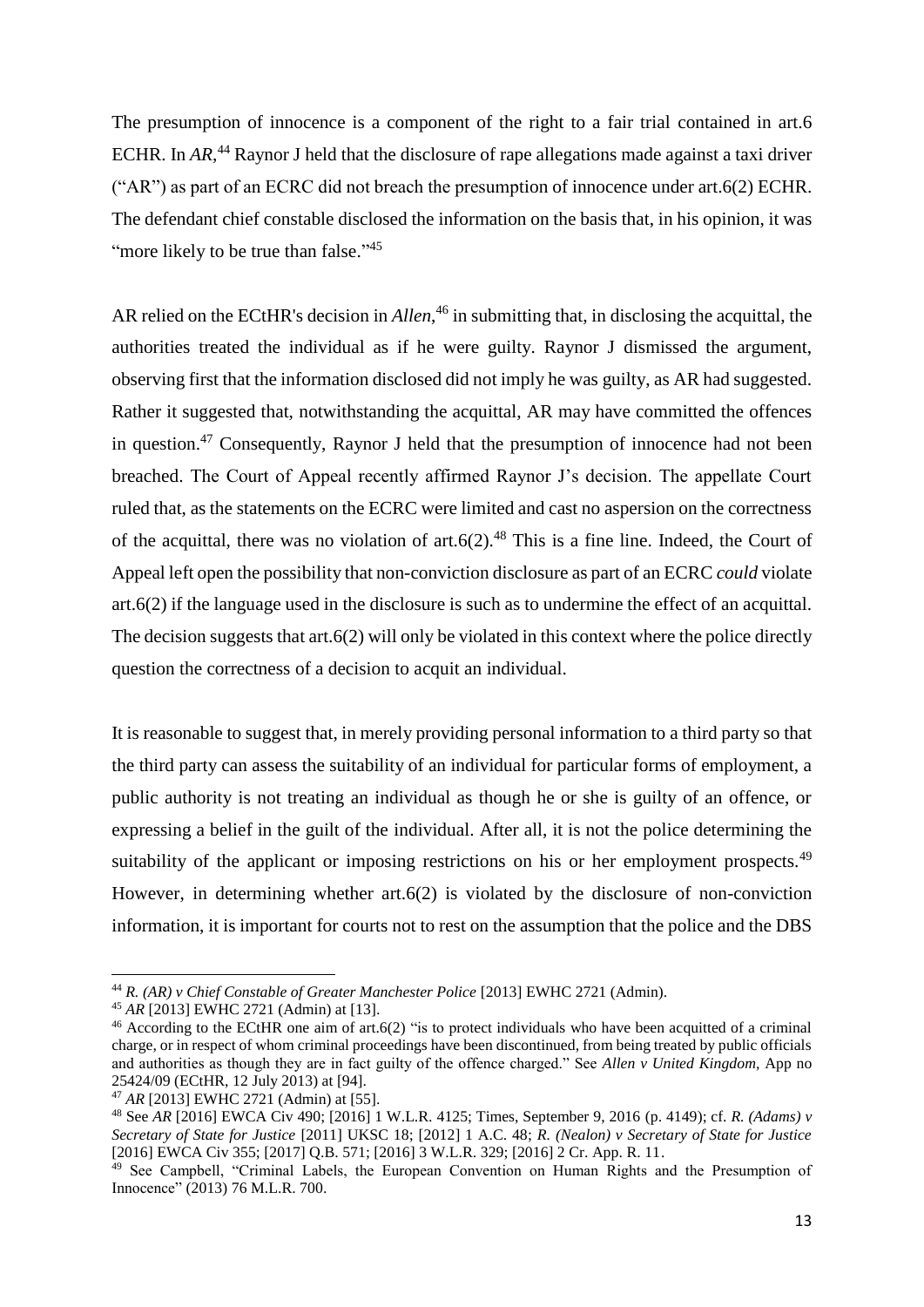adopt a passive role in creating the information that is disclosed, and in determining which information should be disclosed and how it should be presented. Such an assumption overlooks not only the role of the officers responsible for making such disclosures, but also the potential for such records to be tainted with the biases exhibited by police officers at the point of creation. One needs look no further than the *X* case for an illustration of this problem. The respondent had disclosed the following comments in the claimant's ECRC:

"It is alleged that on 11 December 2001 [the claimant] indecently exposed himself to a female petrol station attendant. It is further alleged that this was repeated on 7 May 2002. [The claimant] was arrested and interviewed whereby he stated that he did not think that he had committed the offence but that he was suffering from stress and anxiety at the time. [The claimant], … was charged with two counts of indecent exposure, however the alleged victim failed to identify the suspect during a covert identification parade, and the case was subsequently discontinued."<sup>50</sup>

The information presents an unfavourable image of the applicant. As Wall J noted, the information is partial and "carries with it an implication that the claimant was guilty, or at the very least the author of the summary believed him to be guilty."<sup>51</sup> The respondent omitted four occasions in the police interview where the claimant categorically denied that he had committed the acts of indecent exposure in question. Moreover, the ECRC makes no mention of the fact that the complainant stated she was "100% certain" she could identify the perpetrator of the indecent exposure, before failing to identify the claimant in an identity parade. Thus the information has been cherry-picked in such a way that is difficult to reconcile with a general presumption that the treatment of an individual should be consistent with his or her innocence. It is submitted that significant insinuation, bias, or omission in the presentation of information as part of an ECRC, which paints an unbalanced and unfavourable picture of the facts surrounding an applicant's non-conviction disposal, will undermine the effect of such a disposal and consequently violate the applicant's art.6(2) rights.

This could be taken further. Commenting on the presumption of innocence as a normative principle (and not on its limits in English law) Larrauri suggests that the disclosure of *any*  untested or unproven information on an ECRC might be considered a breach of the presumption because "(a) although there is no formal accusation, *state agents* like the police

<sup>50</sup> *X* [2004] EWHC 61 (Admin); [2004] 1 W.L.R. 1518 (p. 1521).

<sup>51</sup> *X* [2004] EWHC 61 (Admin); [2004] 1 W.L.R. 1518 (p. 1527).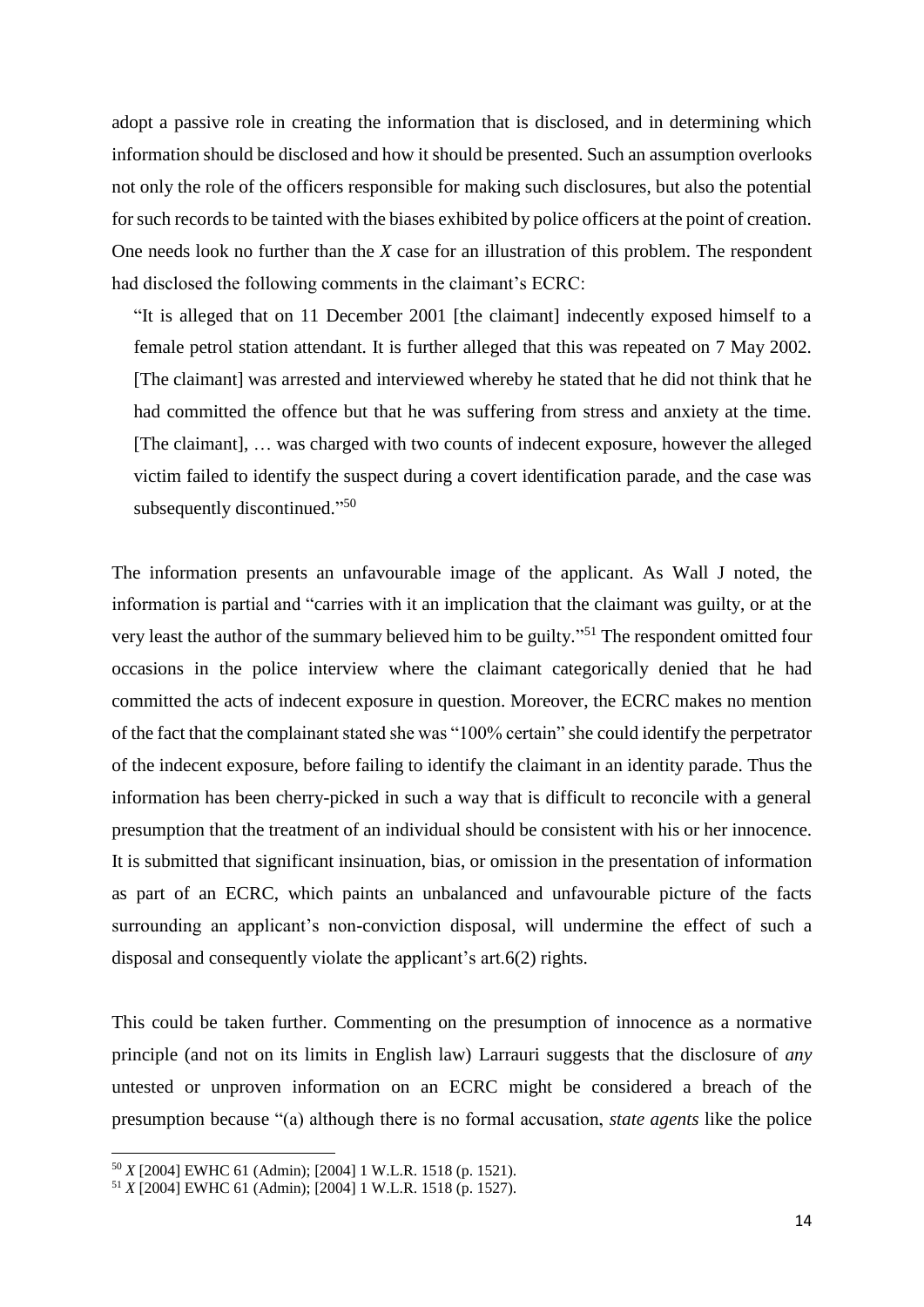*endorse that suspicion is relevant* (this is why they disclose it); and (b) *this disclosure attributes stigma* to people who might (later be found to) be innocent."<sup>52</sup> Here, Larrauri succinctly articulates why the disclosure of untested information in the context of a criminal record certificate seems offensive to the ideal that those not convicted should be presumed innocent. It is not necessary to reach a conclusion as to the precise scope of the presumption as a normative principle here.

Turning then to English law, the presumption of innocence under art.6(2) would have to be extended quite considerably for it to protect job applicants from the disclosure of any and all untested or unproven information (assuming "proven" refers to the criminal standard of proof, that is). Such an extended scope is undesirable in this context. This is because, even if an individual has not been convicted of an offence, there may be circumstances where the disclosure of "unproven" non-conviction information pertaining to that individual's ECRC application would significantly reduce the risk of harm to children or other vulnerable groups who might otherwise be exposed to dangerous individuals.

Recalling the Soham Murders, at the time of applying for employment as a caretaker in his victims' school, Ian Huntley had been investigated in relation to numerous isolated incidents of serious sexual and violent offences. Whilst he was not convicted of any of these offences, the details of these investigations taken together clearly demonstrated that Huntley posed a considerable risk to children. <sup>53</sup> In cases where there is insurmountable evidence that an individual would pose a *risk* of serious harm to those under his or her care, yet insufficient evidence of *criminality* to secure a conviction, a decision maker's discretion to disclose should not be completely extinguished by an overly broad interpretation of art.6(2).

To interpret the scope of art.6(2) to cover all "unproven" non-conviction ECRC disclosure then would be objectionable. This is not to say Larrauri's arguments about the stigmatising effect of non-conviction disclosure are irrelevant when assessing non-conviction disclosure from a fundamental human rights perspective. Rather, it is to suggest that, instead of serving as a

 $\overline{\phantom{a}}$ 

<sup>52</sup> Larrauri, "Are Police Records Criminal Records?" (2014) 22 Eur. J. Crime Crim. L. & Crim. Just. 377 at p.385. Parentheses and emphasis in original.

<sup>&</sup>lt;sup>53</sup> These details included suggestions that Huntley was in a relationship with a 15-year-old girl when he was aged 21, and numerous isolated complaints of sexual violence, which, when taken together, gave a strong indication that Huntley posed a clear risk to children and vulnerable groups. See House of Commons, *The Bichard Inquiry Report*, p.24.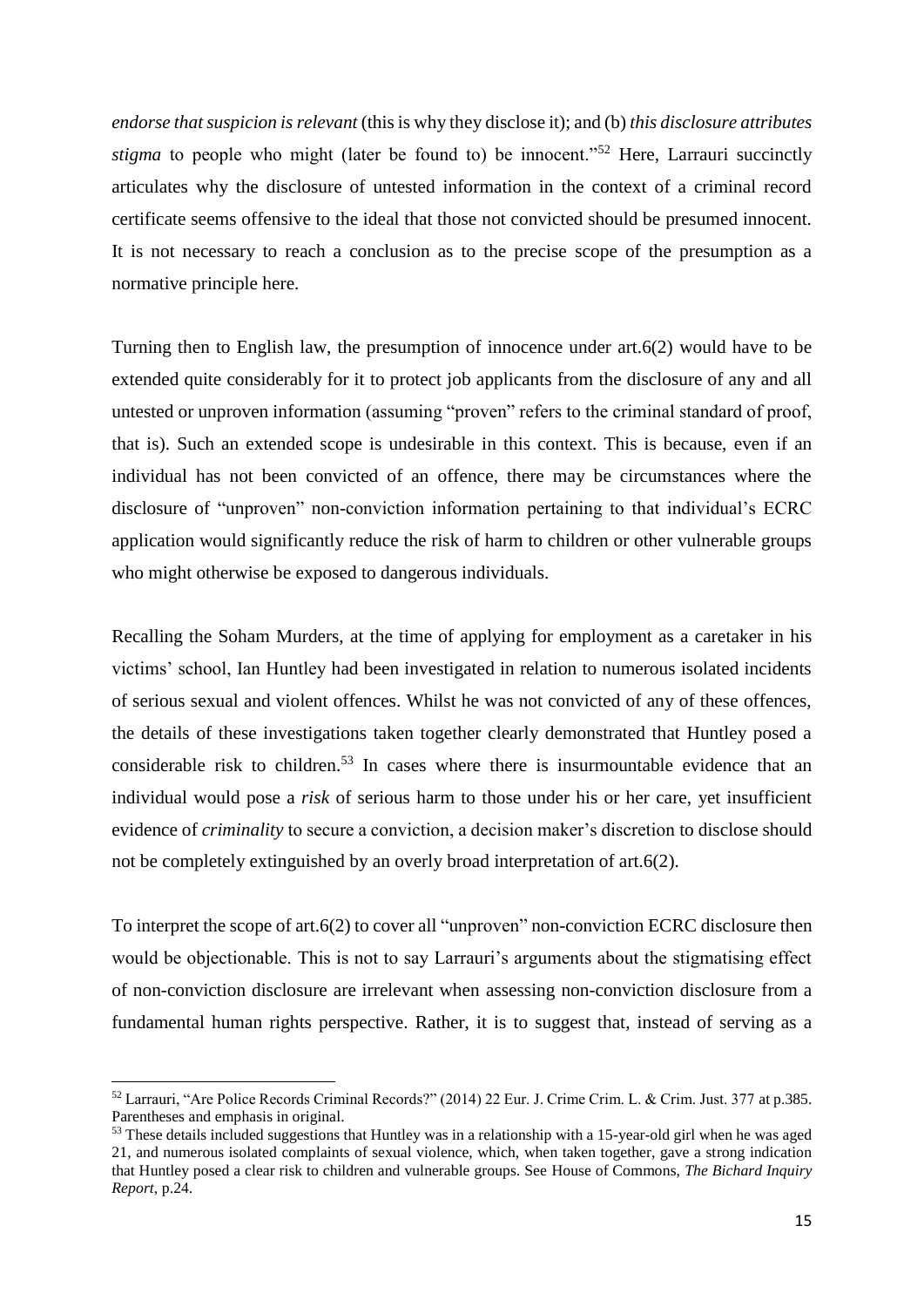barrier to disclosure, these concerns are better addressed as part of a broader art.8 inquiry.<sup>54</sup> Any decision to disclose non-conviction information on an ECRC, which may well imply suspicion and stigmatise the job applicant, is only justifiable insofar as it complies with art.8 **ECHR** 

This detail aside, it remains important for the police (and, indeed, the courts) to be alert to their obligations under art.6 when considering how the presentation of information on an ECRC might have the effect of undermining a non-conviction disposal. The current approach of domestic courts seems to suggest that art.6 will only be violated through non-conviction disclosure where a chief police officer explicitly questions or re-examines the non-conviction disposal. This is a low hurdle for those responsible for making disclosure decisions to clear. If public authorities are to truly treat non-convicted individuals in a manner consistent with their legal status, it is essential that non-conviction disclosure is devoid of bias or insinuation, and gives a fair representation of any inculpatory and exculpatory evidence pertaining to the applicant's involvement in a criminal process.

## *When Does Disclosure Violate Article 8?*

**.** 

Whether or not an ECRC contains insinuation or bias on the part of the police – thus constituting a potential violation of the presumption of innocence, as we just saw – the disclosure of non-conviction information pursuant to an ECRC may be objectionable in another way. This is the deleterious impact it has upon the privacy interests of the job applicant contrary to art.8 ECHR.

The assessment of whether or not a decision (such as here, disclosure of non-conviction information in an ECRC) is compatible with a qualified right such as art.8 follows a standard five-stage analysis. First, does a decision to disclose non-conviction information engage, that is fall within the scope of, the right to respect for private life? Secondly, does such a disclosure interfere with that right? Thirdly, is the disclosure prescribed by law – that is, is it lawful under both domestic law and under the general principles of foreseeability and accessibility in the ECHR? Fourthly, does the disclosure pursue one of the listed "legitimate aims", such as

<sup>54</sup> In *Mikolajova,* the ECtHR endorses the view that complaints related to the stigmatising effect of being subject to a criminal process can be taken into account in an art.8 balancing exercise, notwithstanding that the conduct of a public authority has not violated the applicant's art.6(2) rights. See *Mikolajova v Slovakia*, App no 4479/03 (ECtHR, 18 January 2011) at [44].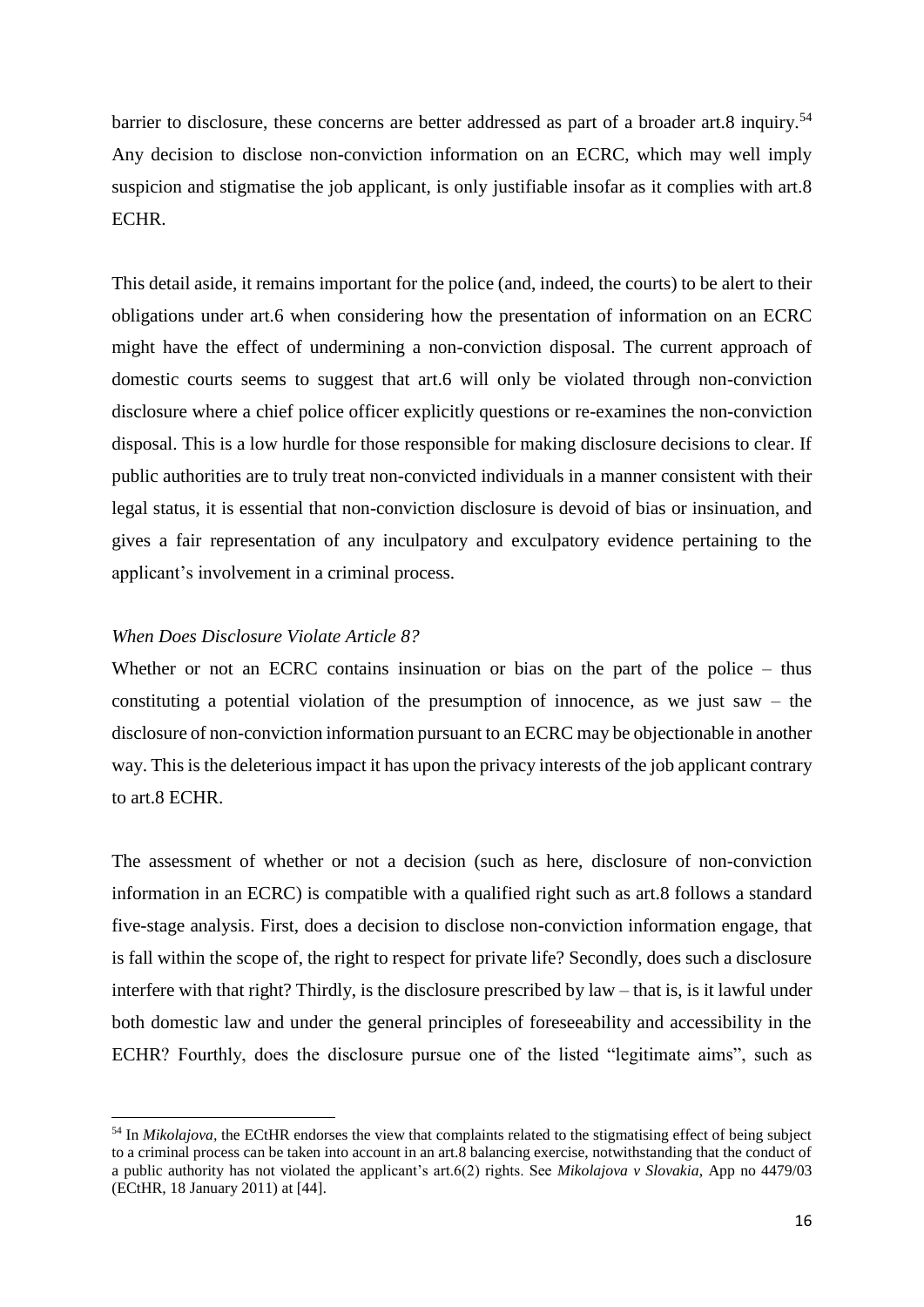preventing disorder or crime, and ensuring public safety? Lastly, is the disclosure "necessary"?<sup>55</sup> It is beyond doubt that the disclosure of non-conviction information as part of an ECRC falls within the scope of art.8 and constitutes an interference with art.8(1) ECHR.<sup>56</sup> The focus of what follows is on whether the amended framework is in compliance with the last three stages.

Disclosure "in accordance with the law"?

In *MM*, the ECtHR determined that to be "in accordance with the law" measures pertaining to the storage and use of criminal record data must have clear and detailed rules concerning their scope; minimum safeguards governing the duration, storage, usage, procedures for preserving integrity, and confidentiality of data; and must provide sufficient guarantees against the risk of abuse and arbitrariness.<sup>57</sup> In *T,* the Supreme Court held that the statutory regime contained in Pt 5 of the Police Act 1997, which governed the disclosure of convictions and cautions as part of ECRCs and SCRCs, was incompatible with art.8 ECHR owing, in part, to its indiscriminate nature and lack of safeguards.<sup>58</sup> Lord Reed held that for any interference to be "in accordance" with the law" there must exist safeguards, which have the effect of enabling an adequate proportionality analysis.<sup>59</sup>

The conviction and caution disclosure scheme, as it was originally enacted, required the disclosure of all convictions and cautions even if "spent". As discussed above,<sup>60</sup> new filtering rules, introduced in an amendment to the Police Act 1997, created some minimal safeguards, but still required the automatic disclosure of any conviction occurring within the last 11 years; any spent conviction or caution for a "serious" offence<sup>61</sup>; and any spent conviction where the person has more than one conviction.<sup>62</sup> In  $P$ , four appellants argued that this amended statutory scheme was, inter alia, insufficiently calibrated to satisfy the "in accordance with the law" limb of art.8(2).<sup>63</sup> Sir Brian Leveson P drew on Lord Reed's judgment in *T,* observing that, whilst

1

<sup>55</sup> See *Re Gaughran's Application for Judicial Review* [2015] UKSC 29; [2016] A.C. 345; [2015] Crim. L.R. 809 (p. 354).

<sup>56</sup> *L* [2009] UKSC 3; [2010] 1 A.C. 410 (pp. 427-429).

<sup>57</sup> *MM v United Kingdom,* App no 24029/07 (ECtHR, 13 November 2012) at [195].

<sup>58</sup> *R. (T) v Chief Constable of Greater Manchester Police* [2014] UKSC 35; [2015] A.C. 49; [2014] 2 Cr. App. R. 24 (p.359).

<sup>59</sup> *T* [2014] UKSC 35; [2015] A.C. 49; [2014] 2 Cr. App. R. 24 (p. 359).

 $60$  See fn.5.

 $61$  These offences are listed in the Criminal Justice Act 2003 Sch.15.

<sup>62</sup> See Police Act 1997 (Criminal Record Certificates: Relevant Matters) (Amendment) (England and Wales) Order 2013 (SI 2013/1200).

<sup>&</sup>lt;sup>63</sup> *R. (P) v Secretary of State for the Home Department* [2017] EWCA Civ 321; [2017] 2 Cr. App. R. 12 (p. 137).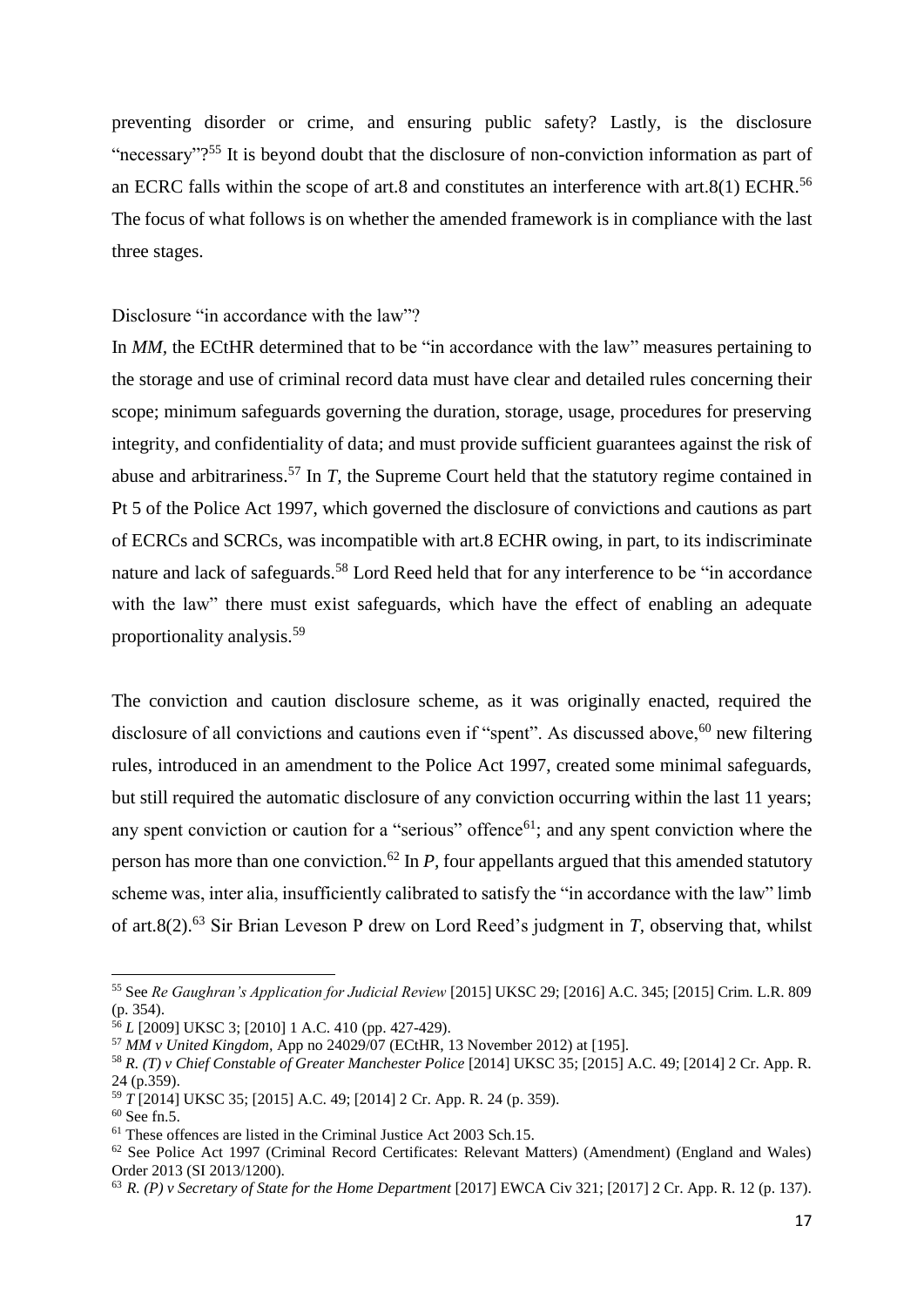"there is no one safeguard that converts what is otherwise arbitrary into a scheme that is in accordance with the law," the cumulative effect of whatever safeguards are in place must be such as to ensure that there exists a "coherent and relevant link" between the disclosure and the public interest to be protected.<sup>64</sup> Applying this to the amended scheme, his Lordship held that the new filtering rules were not "in accordance with the law" as they were applied automatically regardless of the nature of the offence, the time elapsed since its occurrence, and without an independent mechanism for review.<sup>65</sup>

What about the scheme governing the disclosure of non-conviction information? In response to the Mason reports, the Government amended s.113B of the Police Act 1997. The amendments directly address safeguarding standards mentioned in *MM.* For instance, the statutory guidance addresses the nature and currency of the offence as relevant considerations. <sup>66</sup> As discussed above, this guidance gives little indication of exactly how, in assessing whether or not information should be disclosed, relevant chief police officers should strike a balance between seriousness and currency of the information. However, this is not decisive when assessing whether disclosure is "in accordance with the law" for the purposes of art.8. The statutory scheme is not indiscriminate. It includes more safeguards than the schemes considered in *T* and *P*, requiring chief officers to consider whether disclosure is necessary on a case-by-case basis, and providing some mechanism for independent review. In the statutory guidance to be used by relevant chief police officers, direction is given for all of the safeguarding points mentioned in *MM.* The law has therefore been reformed to meet the quality of law requirement for compliance with art.8(2).

#### In pursuit of a legitimate aim?

It is not foreseeable that such disclosure, done in accordance with the law, would struggle to clear the legitimate aim hurdle. Where a relevant chief police officer has followed the legislative provisions contained in Part V of the Police Act 1997 and its accompanying statutory guidance, such disclosure will be made to prevent crime and/or in the interests of public safety.

Necessary in a democratic society

<sup>64</sup> *P* [2017] EWCA Civ 321; [2017] 2 Cr. App. R. 12 (p. 139).

<sup>65</sup> *P* [2017] EWCA Civ 321; [2017] 2 Cr. App. R. 12 (p. 140).

<sup>66</sup> See Home Office, *Statutory Disclosure Guidance*, p.3.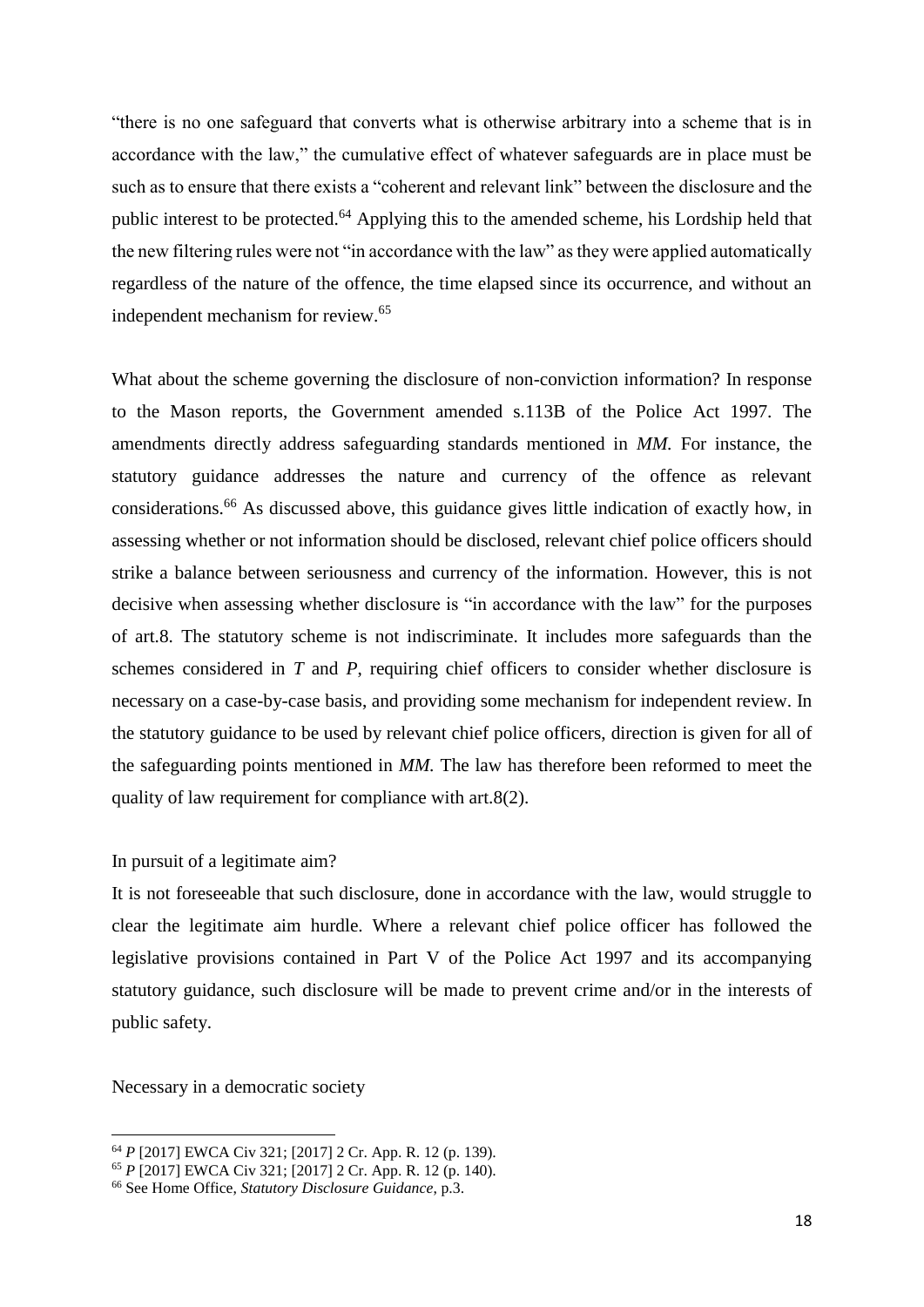For an interference to meet the final requirement in art. $8(2)$ , it must respond to a "pressing" social need" and be "proportionate to the legitimate aim pursued". $67$  The former component requires that the reasons advanced in justification are "relevant and sufficient".<sup>68</sup> The latter requires a fair balance between the competing interests at stake, taking into consideration whether the measure is minimally intrusive.<sup>69</sup>

The first broad task for domestic courts is to consider the seriousness of the setback to the individual's private life occasioned through non-conviction disclosure. Röessler argues that the reason the protection of privacy matters to people is that it is "an intrinsic part of their self understanding as autonomous individuals (within familiar limits) to have *control over their self presentation.*" <sup>70</sup> Thus, privacy's value stems from the protection it affords an individual to assert control over how he or she presents him or herself to the world, which is said to be instrumental to various ends. Other accounts provide similar conceptions of privacy.<sup>71</sup> These basic insights are useful in developing our understanding of how the disclosure of nonconviction information as part of an ECRC might represent a significant setback to an individual's privacy related interests.

In the context of criminal records, the limiting of access to such personal information protects the individual's reputation. This can forestall any stigmatisation which might result if the fact that an individual has been excluded from employment were to become widely known.<sup>72</sup> Even in the absence of such information becoming widely known in the individual's community, ECRC disclosure can be stigmatising as it amounts to the state treating the individual differently on the basis of *potential* guilt. Fenton and Rumney discuss how the stigma associated with sex offences is such that those merely suspected of committing such crimes can find themselves in a social world where distinctions between those who are accused and

1

<sup>67</sup> *Olsson v Sweden* (1989) 11 E.H.R.R. 259; Times, March 28, 1988 at [67].

<sup>68</sup> See *Stoll v Switzerland* (2007) 44 E.H.R.R. 53; 24 B.H.R.C. 258 at [101].

<sup>69</sup> See *Z v Finland* (1998) 25 E.H.R.R. 371; (1999) 45 B.M.L.R. 107 at [96].

<sup>70</sup> B. Röessler, *The Value of Privacy* (Cambridge: Polity Press, 2005), p.116 (emphasis in original).

<sup>71</sup> See, for example T. Nagel, "Concealment and Exposure" (1998) 27 Philos. Public Aff. 3; B. von Silva-Tarouca Larsen, *Setting the Watch: Privacy and the Ethics of CCTV Surveillance* (Oxford: Hart, 2011).

<sup>72</sup> *R. (Wright) v Secretary of State for Health* [2009] UKHL 3; [2009] 1 A.C. 739; [2009] 2 W.L.R. 267; [2009] 2 All E.R. 129 (p. 754). The risk of such information becoming widely known is partially limited by the Code of Practice to which employers must adhere pursuant to Police Act 1997, s.120. The Code stipulates that employers must only use criminal record information for the legitimate purpose for which it was obtained. See Home Office, *Revised Code of Practice for Disclosure and Barring Service Registered Persons* (London: The Stationery Office, 2015).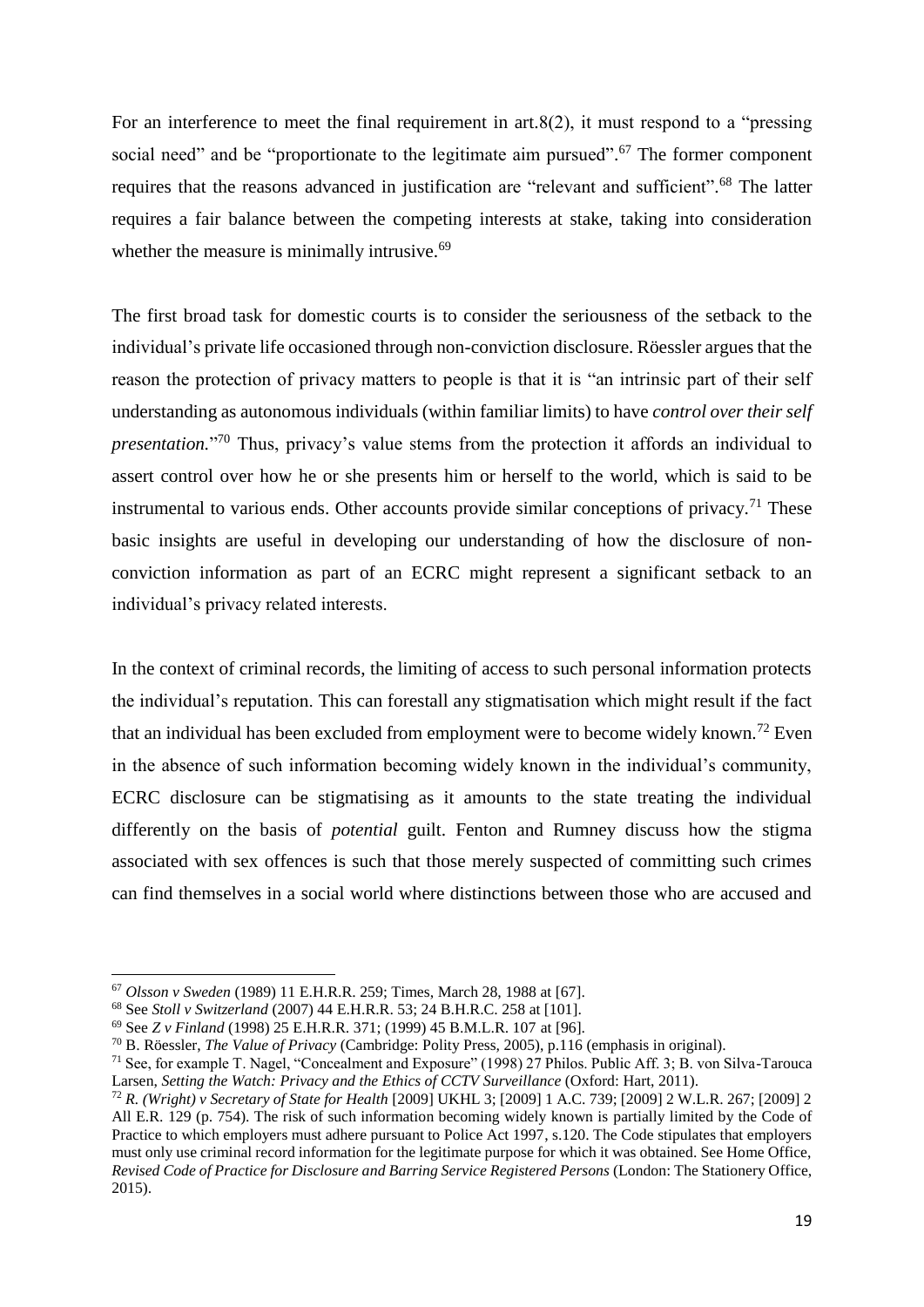those who are convicted are not necessarily recognised, once information of an official suspicion has been disclosed to the public.<sup>73</sup>

The ECtHR recognises that the dissemination of information linking an individual to a criminal matter will generally interfere with art. $8(1)$ .<sup>74</sup> Indeed, domestic courts have acknowledged that non-conviction disclosure will likely inflict a "killer blow" on the applicant's employment opportunities in his or her chosen field. <sup>75</sup> This is because, once such information is disclosed whether it relates to uncontested information from a credible source or untested allegations from an unreliable source - the employer is under no duty to view the information objectively, having regard to the job applicant's rights under art.8. Thus, given the employer's primary responsibility is safeguarding children or vulnerable groups, he or she is bound to take a risk averse approach upon learning about the existence of any non-conviction information held by the police.

In recent years, the domestic courts have begun to grapple with how and why privacy interests are affected by disclosure.<sup>76</sup> However, this analysis is terse, and does not consistently make appropriate distinctions between different types of non-conviction information. The domestic courts have not considered the broader implications of non-conviction disclosure, particularly that such disclosure can be detrimental to the wider social utility that might be accrued through the protection of the job applicant's privacy. When privacy interests clash with other societal interests, such as free speech, they are often deemed to be of marginal importance, selfish, or anti-social.<sup>77</sup> The extent to which the public interest can be served *through* privacy protection is often downplayed or ignored. However, the embarrassing or stigmatising nature of information, such as that which links an individual to a criminal matter can, when disseminated,

<sup>73</sup> P. Rumney and R. Fenton, "Rape, Defendant Anonymity and Evidence-Based Policy Making" (2013) 76 M.L.R. 109 at p.127. There is some admittedly limited empirical research from the United States supporting the notion that the disclosure of minor arrests on a job applicant's criminal record will have a deleterious impact on his or her chances of gaining employment. See C. Uggen, M. Vuolo, and S. Lageson, "The Edge of Stigma: An experimental audit of the effects of low-level criminal records on employment" (2014) 52 Criminology 627 at p.649.

<sup>74</sup> *Niemietz v Germany* (1993) 16 EHRR 97 at [29]; *Segerstedt-Wiberg v Sweden* (2007) 44 E.H.R.R. 2; 21 B.H.R.C. 155 at [72]; *MM v United Kingdom,* App no 24029/07 (ECtHR, 13 November 2012) at [189].

<sup>75</sup> *L* [2009] UKSC 3; [2010] 1 A.C. 410 (p. 438).

<sup>76</sup> *L* [2009] UKSC 3; [2010] 1 A.C. 410 (pp. 427-429, 438).

 $77$  Criticisms of the right to privacy which run along these lines have come from a number of different angles: see C. MacKinnon, *Toward a Feminist Theory of the State* (Cambridge, MA: Harvard University Press, 1989), p.187; A. Etzioni, *The Limits of Privacy* (New York: Basic Books, 1999).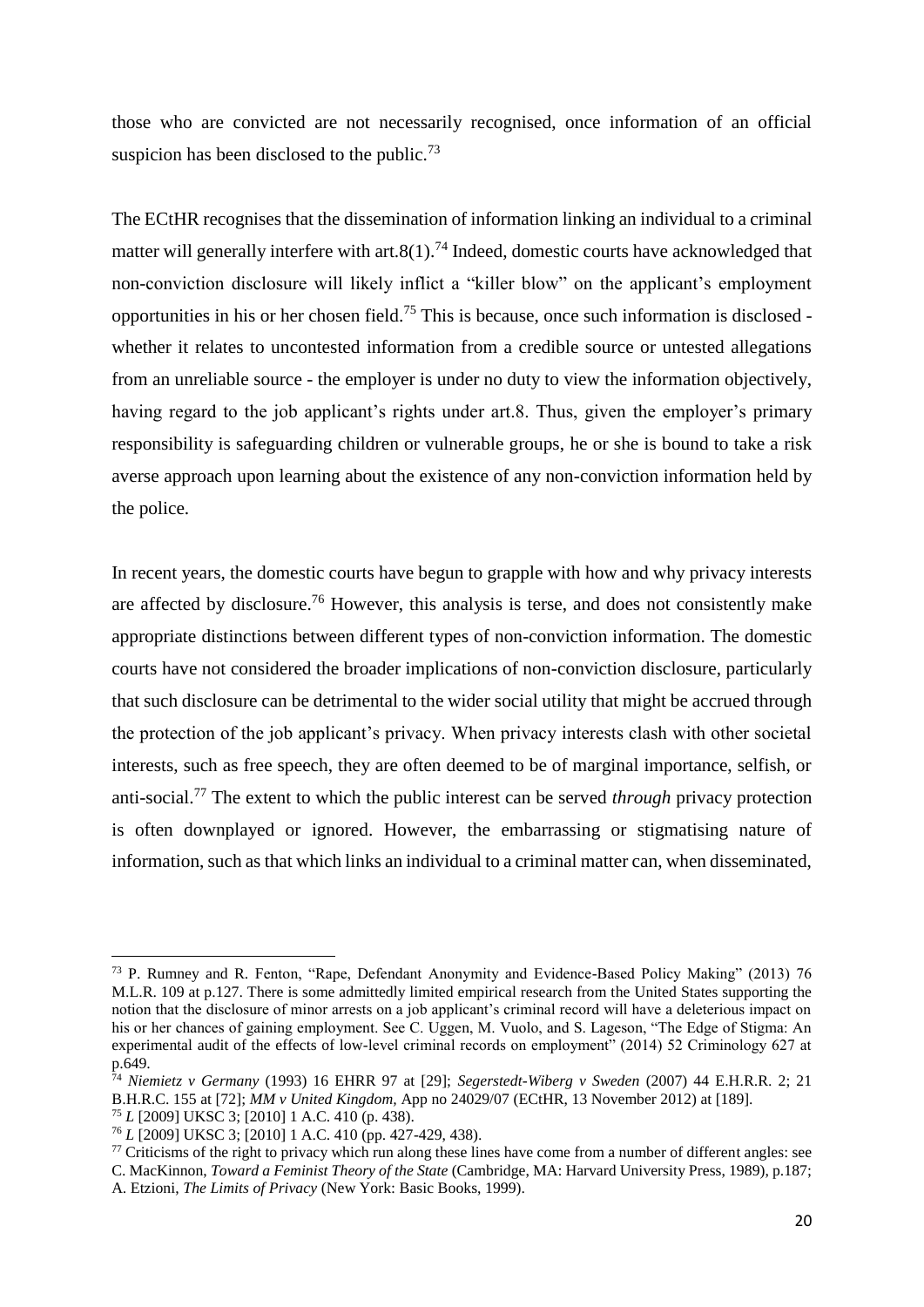prevent him or her from developing new social relationships. This is detrimental not only to the individual concerned, but also to society. As Mead suggests:

"The social benefit of A's individual privacy in such a case is predicated on social identity being something that is not inscribed and static but socially contextualised and reflexively interactive. I learn about myself from my interactions with others. A learns to develop, to mature and to change following those interactions – as in turn does  $B.^{378}$ 

Thus, the trade off between privacy, on the one hand, and the prevention of crime, on the other, is no longer one where the individual's personal and *possibly* reprehensible desire to conceal aspects of his or her self is competing against the common welfare of all of society. Rather it becomes two aspects of the common good competing against one another. For privacy interests to be taken seriously, they must be recognised as being fundamentally important to society and not just the individual making the claim.<sup>79</sup>

Although it may seem counterintuitive, selective protection against non-conviction disclosure may also *serve* the public's interest in crime prevention and public safety. Non-conviction disclosure is, essentially, a form of disintegrative stigmatisation<sup>80</sup>: it outcasts the subject of the disclosure, blocking his or her access to an avenue of legitimate participation in society (namely, through the pursuit of a chosen career). In doing so, such disclosure may - as is well documented in criminological literature - diminish the individual's social bonds to the community, increasing the likelihood that the individual will engage in offending behaviour.<sup>81</sup> The lack of domestic recognition for the potentially complicated and varied impact of disclosure in this context is significant. Unless the police and the courts recognise how it is that disclosure sets back privacy interests, and the potential for disclosure to have unintended consequences that are detrimental to the common good, it is doubtful whether they can consistently strike a fair balance between the interests served through disclosure and nondisclosure respectively. The challenges to the disclosure framework have shown that decision makers have persistently failed to recognise the impact of disclosure on fundamental rights,

<sup>78</sup> D. Mead, "A socialised conceptualisation of individual privacy: a theoretical and empirical study of the notion of 'public' in MOPI cases" (2017) 9 J.M.L. 100*,* at p.112*.*

 $^{79}$  B. Goold, "How Much Surveillance is Too Much? Some Thoughts on Surveillance, Democracy and the Political Value of Privacy" in D. Schartum (ed), *Overvaaking i en Rettstat: Surveillance in a Constitutional Government*  (Fagbokforlaget, 2010)*,* p.46.

<sup>80</sup> J. Braithwaite, *Crime, Shame and Reintegration* (Cambridge, Cambridge University Press, 1989), p.101.

<sup>81</sup> Braithwaite, *Crime, Shame and Reintegration* (1989); D. Downes, P. Rock, and E. McLaughlin, *Understanding Deviance,* 7th edn (Oxford: Oxford University Press, 2016), pp.160–184.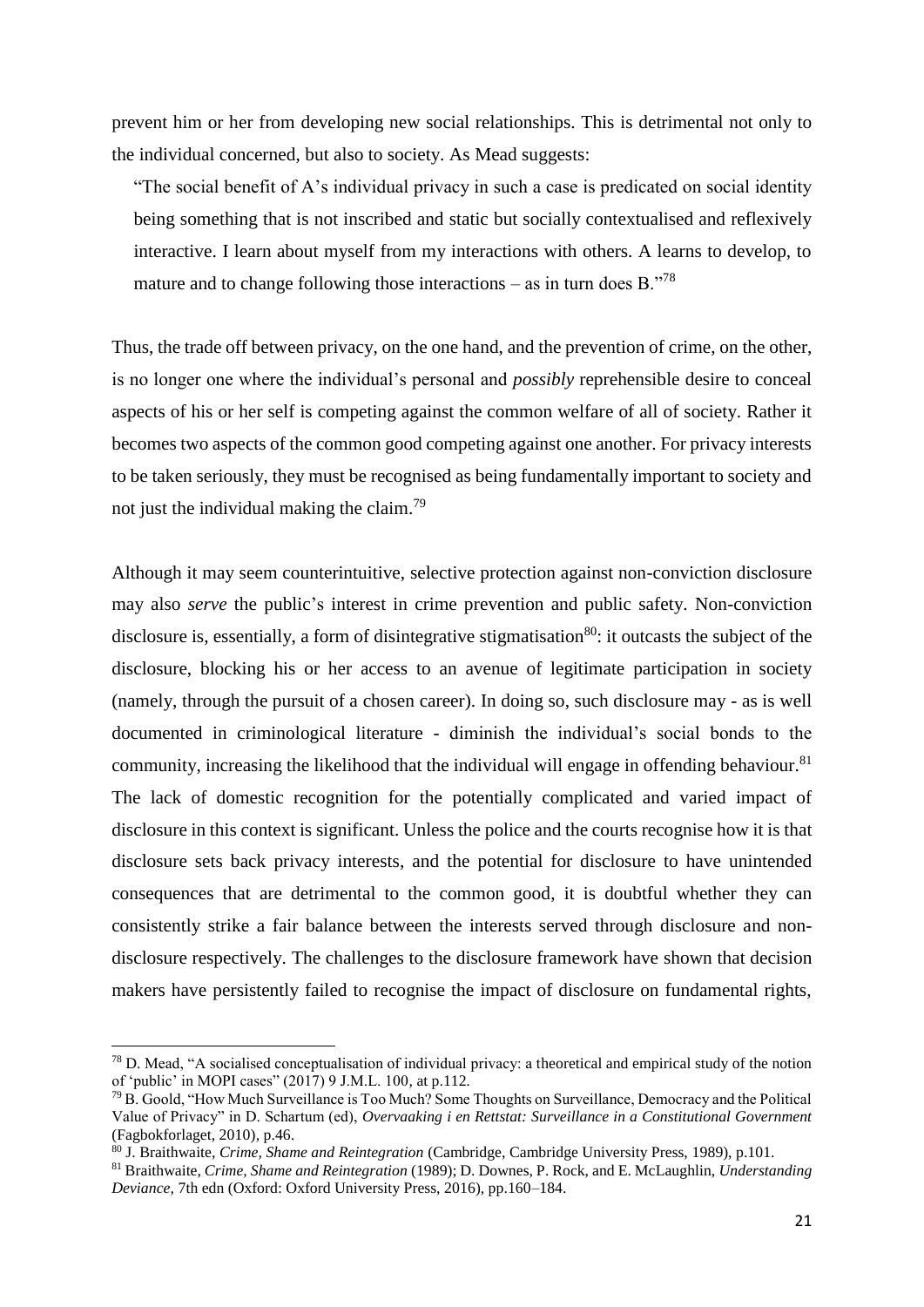and society – even when applying the amended framework. In what follows, a proposal for law reform is suggested which would address the pervasive inconsistencies and biases towards disclosure under the amended framework.

#### *A Proposal for Law Reform*

**.** 

One solution to the lack of rigour and consistency in the proportionality analysis might be to include a series of "bright line" rules in the disclosure guidance, which set specific exclusionary limits on non-conviction disclosure. These bright line rules would have the effect of excluding from ECRC disclosure certain categories of non-conviction information which, in view of the preceding analysis, it would be disproportionate to disclose. The *Statutory Disclosure Guidance*, as it is currently formulated, points to certain factors to which a chief police officer must have regard before making a decision to disclose (including the relevance, seriousness, currency, and credibility of the information at issue), leaving the police to attribute weight to these factors as they see fit. The proposed reforms would limit this discretion, which has led to inconsistency in the disclosure process. For example, where the non-conviction information relates to an acquittal, a bright line rule might restrict non-conviction disclosure only to offences that indicate a propensity to commit *serious* harm (such as those offences listed in Criminal Justice Act 2003, Sch.15). Another rule addressing the currency of the information might exclude the disclosure of any acquittals that did not occur within the last five years. A further rule might permit a chief police officer to depart from a general rule in certain exceptional circumstances.

Deciding exactly where to place such bright line rules in a manner that is not arbitrary is a difficult task, which Parliament should approach with considerable care. In the context of nonconviction DNA and fingerprint retention, the bright line approach set forth in s.63 of the Police and Criminal Evidence Act 1984, as amended by ss.3-5 of the Protection of Freedoms Act 2012, has proven (somewhat) successful in improving safeguards to the privacy rights of those subject to a criminal process.  $82$  This approach sets time limits on the retention of biometric information taken from non-convicted persons by the police, which vary depending on the seriousness of the offence for which the individual is arrested, and the age of the arrestee. It is

<sup>&</sup>lt;sup>82</sup> J. Purshouse, "Article 8 and the retention of non-conviction DNA and fingerprint data in England and Wales" [2017] Crim. L.R. 253.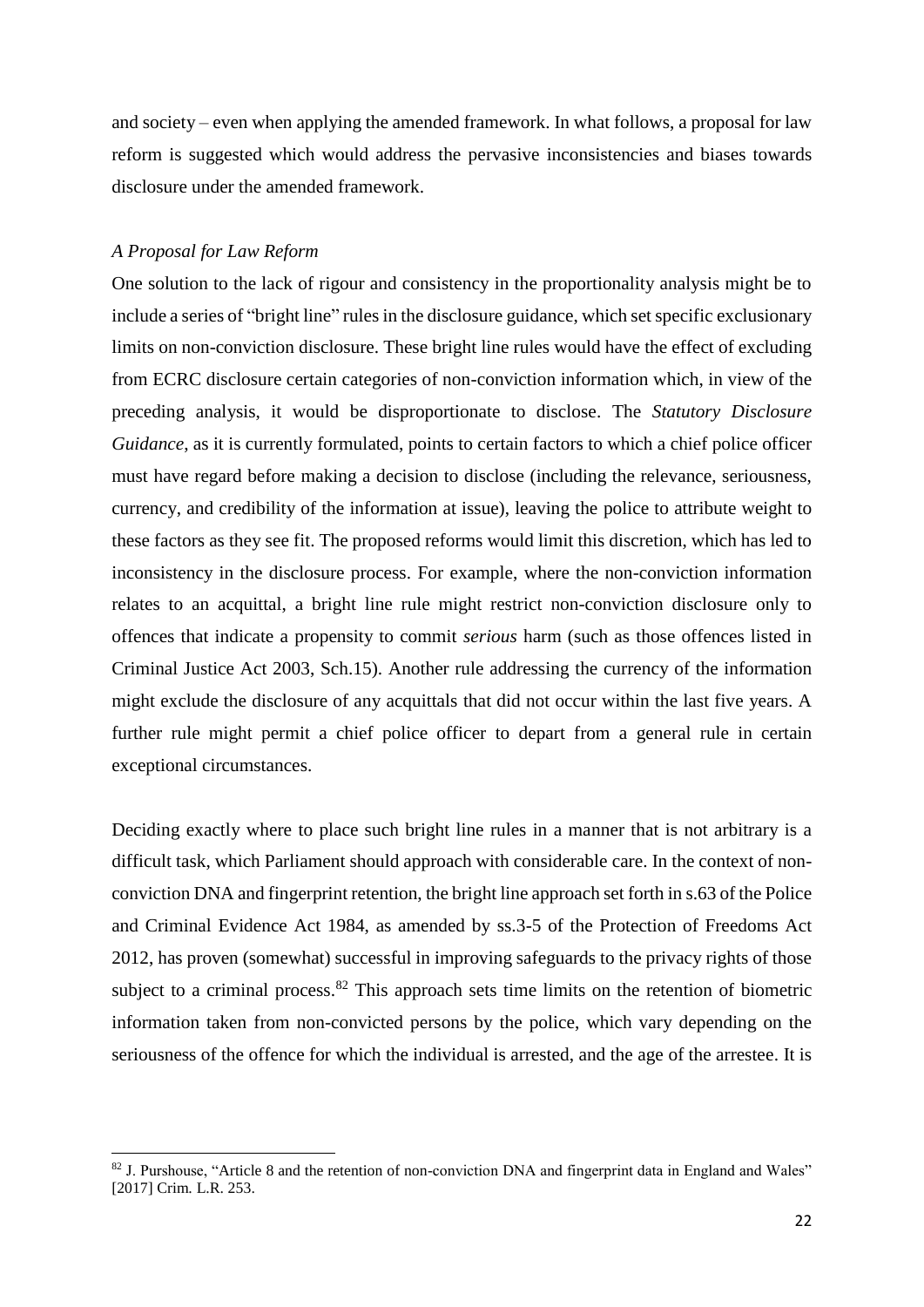designed to address the broad and indiscriminate retention system that was roundly held to violate the art.8 rights of arrestees in *S and Marper*. 83

Unlike the provisions in s.63 of the Police and Criminal Evidence Act 1984, however, the proposed reforms to non-conviction ECRC disclosure would not apply inflexibly, fettering the discretion of chief police officers to withhold non-conviction information where disclosure would be disproportionate in all of the circumstances. Rather, under the proposed system, chief police officers would still be required to assess the proportionality of disclosure on a case-bycase basis. This provides an important additional safeguard in conceivable circumstances where, notwithstanding that the information is eligible; disclosure would not represent a proportionate means of achieving a legitimate aim.<sup>84</sup> This approach, which combines bright line rules with a case-by-case assessment of proportionality, would improve consistency in the non-conviction disclosure framework, whilst recognising that rigidly formulated rules may produce unjust outcomes at the margins.

## *Conclusion*

1

The new statutory regime under which chief police officers may disclose non-conviction information as part of an ECRC represents a step forward in safeguarding the human rights of those who have been subject to the criminal justice process. Relevant chief police officers must now carefully consider whether the disclosure of non-conviction information corresponds to a pressing social need and is proportionate.

However, the amended legal framework's overly broad guidance and limited oversight breed inconsistent and disproportionate disclosure. Repeated legal challenges to the disclosure of such information since these reforms were implemented indicate that there remains an alarming lack of consistency in the application of these provisions amongst not only chief police officers, but also domestic judges. There seems to be a lack of clarity regarding exactly how a fair balance should be struck between the privacy interests at stake (which are not adequately recognised) and the competing legitimate aims. In particular, domestic lawmakers have failed to acknowledge or appropriately manage the epistemic deficit which is bound to exist when assessments of the risk an individual poses to children and vulnerable groups are made based

<sup>83</sup> *S and Marper v United Kingdom* (2009) 48 E.H.R.R. 50; [2009] Crim. L.R. 355*.*

<sup>&</sup>lt;sup>84</sup> Such circumstances may arise where, despite the currency and seriousness of the non-conviction information, some other factor such as the non-convicted person's age may make it disproportionate to disclose.